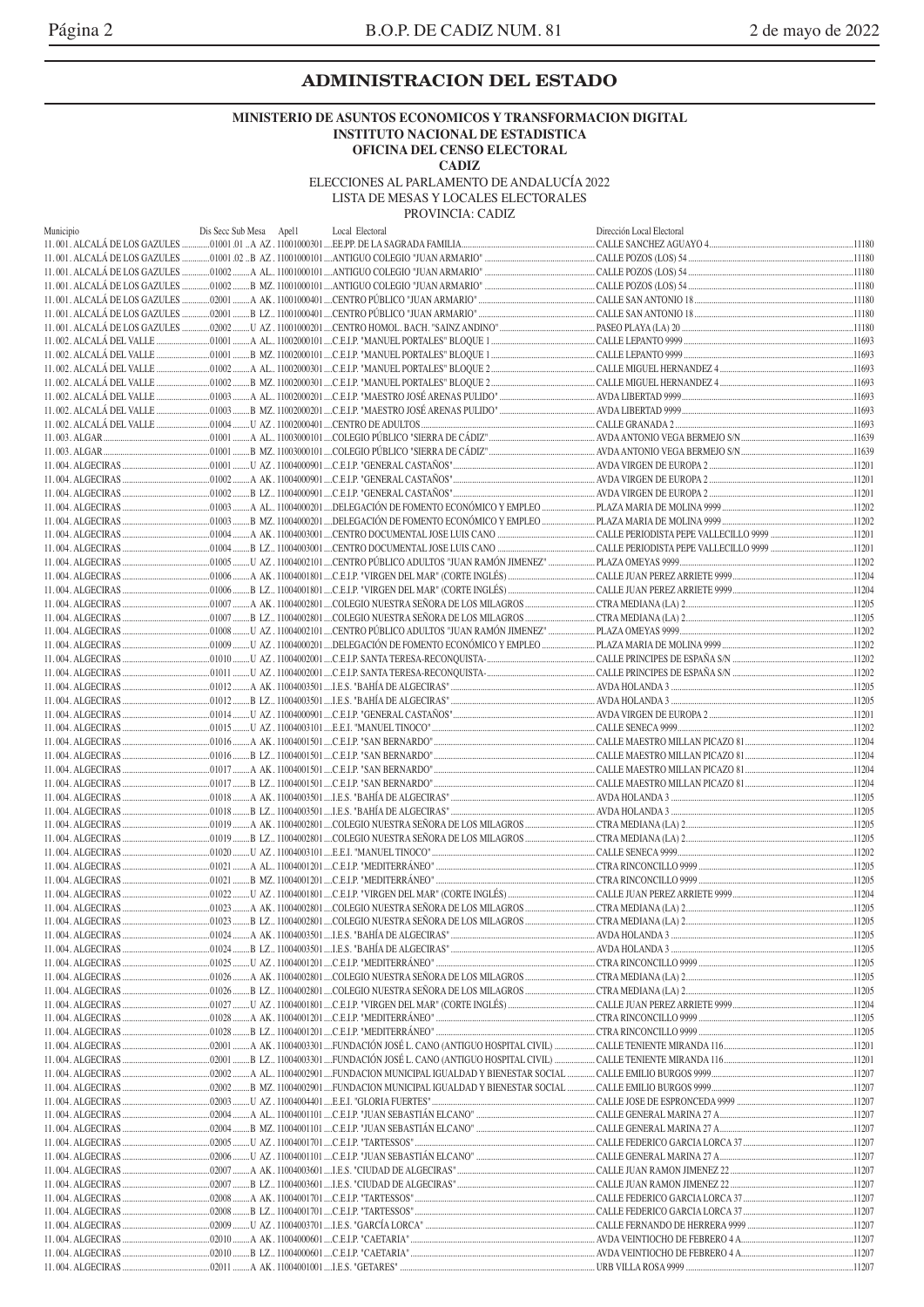| Municipio | Dis Secc Sub Mesa Apel1 | Local Electoral | Dirección Local Electoral |  |
|-----------|-------------------------|-----------------|---------------------------|--|
|           |                         |                 |                           |  |
|           |                         |                 |                           |  |
|           |                         |                 |                           |  |
|           |                         |                 |                           |  |
|           |                         |                 |                           |  |
|           |                         |                 |                           |  |
|           |                         |                 |                           |  |
|           |                         |                 |                           |  |
|           |                         |                 |                           |  |
|           |                         |                 |                           |  |
|           |                         |                 |                           |  |
|           |                         |                 |                           |  |
|           |                         |                 |                           |  |
|           |                         |                 |                           |  |
|           |                         |                 |                           |  |
|           |                         |                 |                           |  |
|           |                         |                 |                           |  |
|           |                         |                 |                           |  |
|           |                         |                 |                           |  |
|           |                         |                 |                           |  |
|           |                         |                 |                           |  |
|           |                         |                 |                           |  |
|           |                         |                 |                           |  |
|           |                         |                 |                           |  |
|           |                         |                 |                           |  |
|           |                         |                 |                           |  |
|           |                         |                 |                           |  |
|           |                         |                 |                           |  |
|           |                         |                 |                           |  |
|           |                         |                 |                           |  |
|           |                         |                 |                           |  |
|           |                         |                 |                           |  |
|           |                         |                 |                           |  |
|           |                         |                 |                           |  |
|           |                         |                 |                           |  |
|           |                         |                 |                           |  |
|           |                         |                 |                           |  |
|           |                         |                 |                           |  |
|           |                         |                 |                           |  |
|           |                         |                 |                           |  |
|           |                         |                 |                           |  |
|           |                         |                 |                           |  |
|           |                         |                 |                           |  |
|           |                         |                 |                           |  |
|           |                         |                 |                           |  |
|           |                         |                 |                           |  |
|           |                         |                 |                           |  |
|           |                         |                 |                           |  |
|           |                         |                 |                           |  |
|           |                         |                 |                           |  |
|           |                         |                 |                           |  |
|           |                         |                 |                           |  |
|           |                         |                 |                           |  |
|           |                         |                 |                           |  |
|           |                         |                 |                           |  |
|           |                         |                 |                           |  |
|           |                         |                 |                           |  |
|           |                         |                 |                           |  |
|           |                         |                 |                           |  |
|           |                         |                 |                           |  |
|           |                         |                 |                           |  |
|           |                         |                 |                           |  |
|           |                         |                 |                           |  |
|           |                         |                 |                           |  |
|           |                         |                 |                           |  |
|           |                         |                 |                           |  |
|           |                         |                 |                           |  |
|           |                         |                 |                           |  |
|           |                         |                 |                           |  |
|           |                         |                 |                           |  |
|           |                         |                 |                           |  |
|           |                         |                 |                           |  |
|           |                         |                 |                           |  |
|           |                         |                 |                           |  |
|           |                         |                 |                           |  |
|           |                         |                 |                           |  |
|           |                         |                 |                           |  |
|           |                         |                 |                           |  |
|           |                         |                 |                           |  |
|           |                         |                 |                           |  |
|           |                         |                 |                           |  |
|           |                         |                 |                           |  |
|           |                         |                 |                           |  |
|           |                         |                 |                           |  |
|           |                         |                 |                           |  |
|           |                         |                 |                           |  |
|           |                         |                 |                           |  |
|           |                         |                 |                           |  |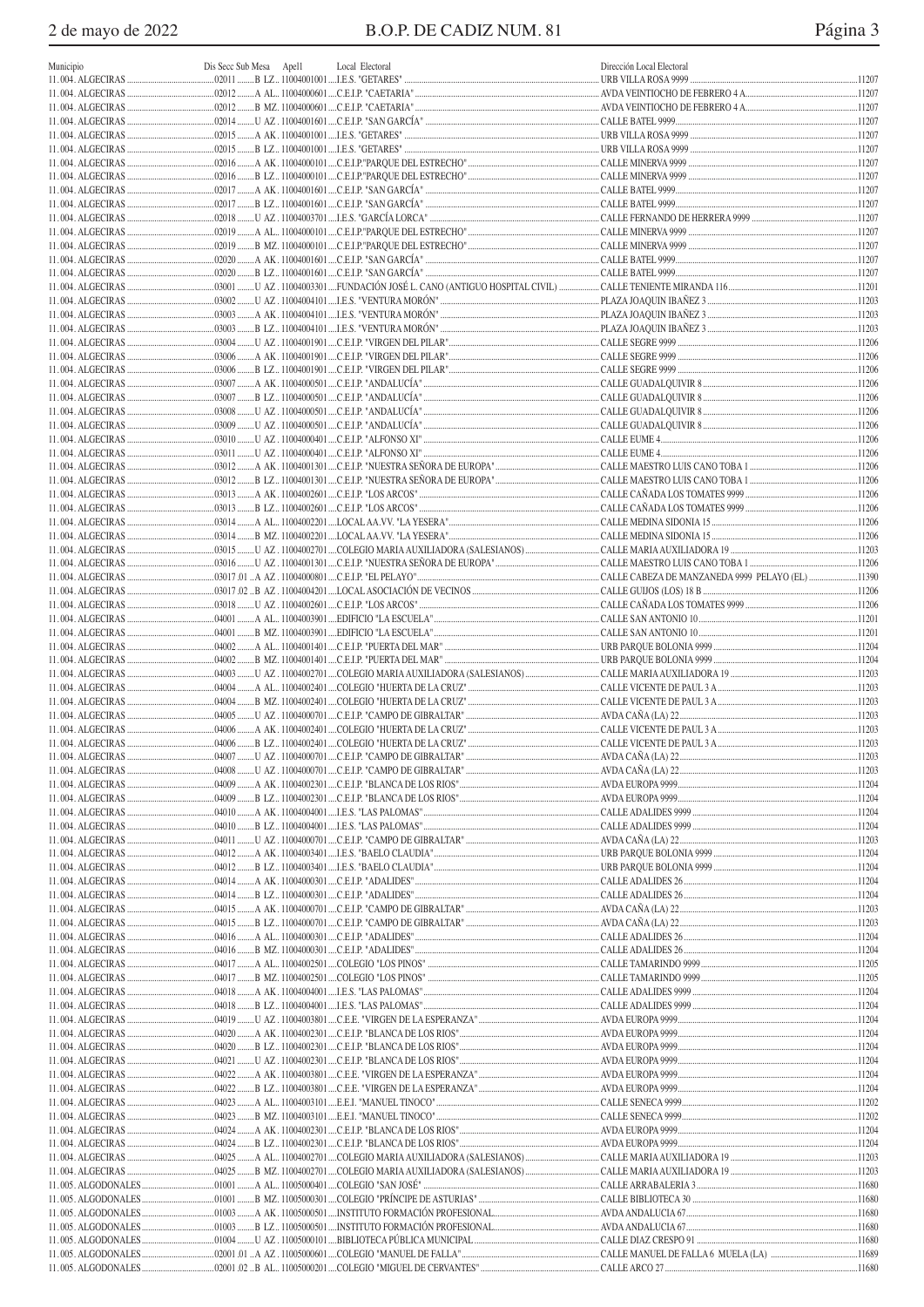Página 4 B.O.P. DE CADIZ NUM. 81 2 de mayo de 2022

| Municipio | Dis Secc Sub Mesa | Apel1 | Local Electoral | Dirección Local Electoral |  |
|-----------|-------------------|-------|-----------------|---------------------------|--|
|           |                   |       |                 |                           |  |
|           |                   |       |                 |                           |  |
|           |                   |       |                 |                           |  |
|           |                   |       |                 |                           |  |
|           |                   |       |                 |                           |  |
|           |                   |       |                 |                           |  |
|           |                   |       |                 |                           |  |
|           |                   |       |                 |                           |  |
|           |                   |       |                 |                           |  |
|           |                   |       |                 |                           |  |
|           |                   |       |                 |                           |  |
|           |                   |       |                 |                           |  |
|           |                   |       |                 |                           |  |
|           |                   |       |                 |                           |  |
|           |                   |       |                 |                           |  |
|           |                   |       |                 |                           |  |
|           |                   |       |                 |                           |  |
|           |                   |       |                 |                           |  |
|           |                   |       |                 |                           |  |
|           |                   |       |                 |                           |  |
|           |                   |       |                 |                           |  |
|           |                   |       |                 |                           |  |
|           |                   |       |                 |                           |  |
|           |                   |       |                 |                           |  |
|           |                   |       |                 |                           |  |
|           |                   |       |                 |                           |  |
|           |                   |       |                 |                           |  |
|           |                   |       |                 |                           |  |
|           |                   |       |                 |                           |  |
|           |                   |       |                 |                           |  |
|           |                   |       |                 |                           |  |
|           |                   |       |                 |                           |  |
|           |                   |       |                 |                           |  |
|           |                   |       |                 |                           |  |
|           |                   |       |                 |                           |  |
|           |                   |       |                 |                           |  |
|           |                   |       |                 |                           |  |
|           |                   |       |                 |                           |  |
|           |                   |       |                 |                           |  |
|           |                   |       |                 |                           |  |
|           |                   |       |                 |                           |  |
|           |                   |       |                 |                           |  |
|           |                   |       |                 |                           |  |
|           |                   |       |                 |                           |  |
|           |                   |       |                 |                           |  |
|           |                   |       |                 |                           |  |
|           |                   |       |                 |                           |  |
|           |                   |       |                 |                           |  |
|           |                   |       |                 |                           |  |
|           |                   |       |                 |                           |  |
|           |                   |       |                 |                           |  |
|           |                   |       |                 |                           |  |
|           |                   |       |                 |                           |  |
|           |                   |       |                 |                           |  |
|           |                   |       |                 |                           |  |
|           |                   |       |                 |                           |  |
|           |                   |       |                 |                           |  |
|           |                   |       |                 |                           |  |
|           |                   |       |                 |                           |  |
|           |                   |       |                 |                           |  |
|           |                   |       |                 |                           |  |
|           |                   |       |                 |                           |  |
|           |                   |       |                 |                           |  |
|           |                   |       |                 |                           |  |
|           |                   |       |                 |                           |  |
|           |                   |       |                 |                           |  |
|           |                   |       |                 |                           |  |
|           |                   |       |                 |                           |  |
|           |                   |       |                 |                           |  |
|           |                   |       |                 |                           |  |
|           |                   |       |                 |                           |  |
|           |                   |       |                 |                           |  |
|           |                   |       |                 |                           |  |
|           |                   |       |                 |                           |  |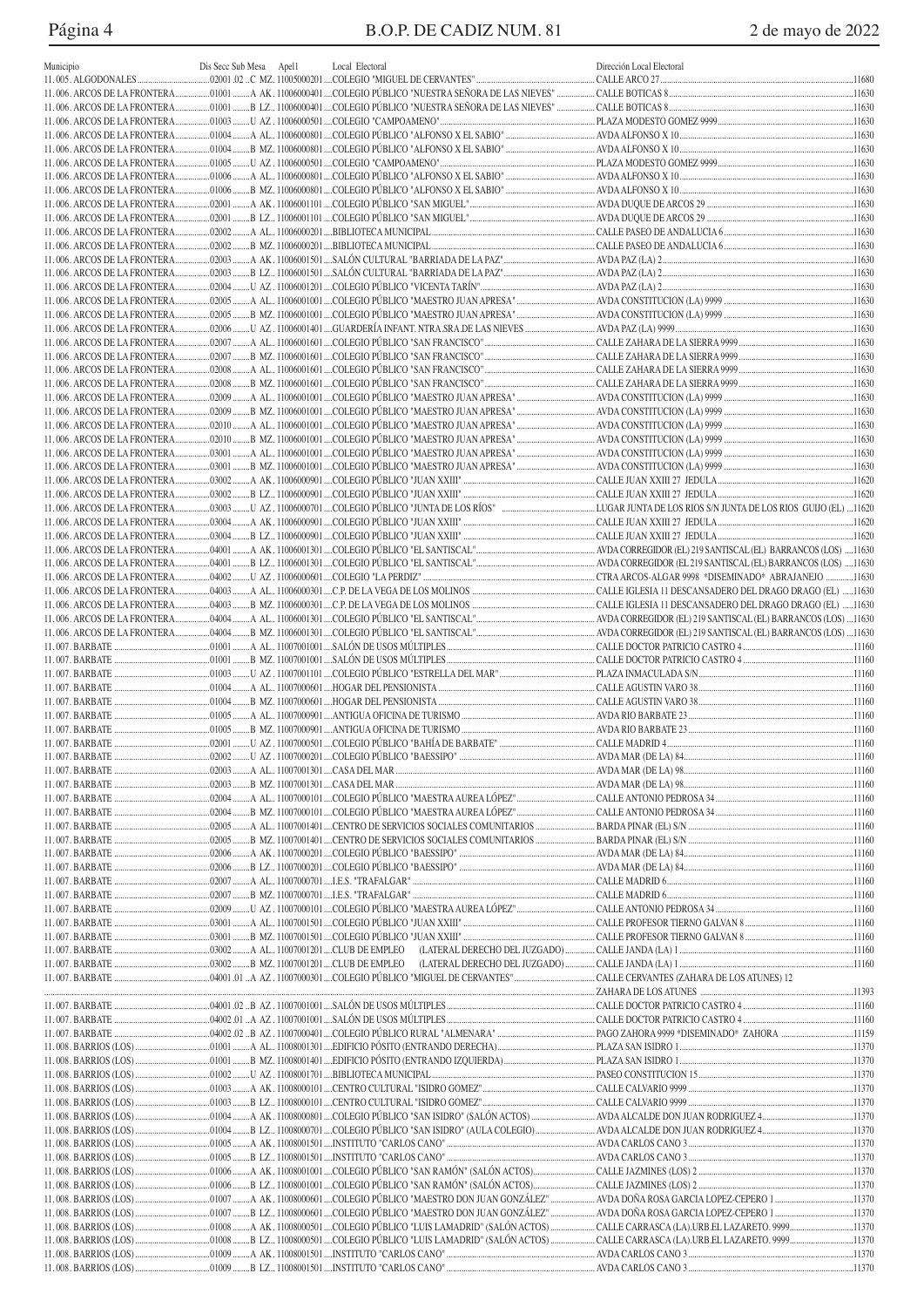| Municipio              | Dis Secc Sub Mesa Apell | Local Electoral | Dirección Local Electoral |        |
|------------------------|-------------------------|-----------------|---------------------------|--------|
|                        |                         |                 |                           |        |
| 11.008. BARRIOS (LOS). |                         |                 |                           |        |
|                        |                         |                 |                           |        |
|                        |                         |                 |                           |        |
|                        |                         |                 |                           |        |
|                        |                         |                 |                           |        |
|                        |                         |                 |                           |        |
|                        |                         |                 |                           |        |
|                        |                         |                 |                           |        |
|                        |                         |                 |                           |        |
|                        |                         |                 |                           |        |
|                        |                         |                 |                           |        |
|                        |                         |                 |                           |        |
|                        |                         |                 |                           |        |
|                        |                         |                 |                           |        |
|                        |                         |                 |                           |        |
|                        |                         |                 |                           |        |
|                        |                         |                 |                           |        |
|                        |                         |                 |                           |        |
|                        |                         |                 |                           |        |
|                        |                         |                 |                           |        |
|                        |                         |                 |                           |        |
|                        |                         |                 |                           |        |
|                        |                         |                 |                           |        |
|                        |                         |                 |                           | .11006 |
|                        |                         |                 |                           |        |
|                        |                         |                 |                           | .11004 |
|                        |                         |                 |                           |        |
|                        |                         |                 |                           |        |
|                        |                         |                 |                           |        |
|                        |                         |                 |                           |        |
|                        |                         |                 |                           |        |
|                        |                         |                 |                           |        |
|                        |                         |                 |                           |        |
|                        |                         |                 |                           |        |
|                        |                         |                 |                           |        |
|                        |                         |                 |                           |        |
|                        |                         |                 |                           |        |
|                        |                         |                 |                           |        |
|                        |                         |                 |                           |        |
|                        |                         |                 |                           |        |
|                        |                         |                 |                           |        |
|                        |                         |                 |                           |        |
|                        |                         |                 |                           |        |
|                        |                         |                 |                           |        |
|                        |                         |                 |                           |        |
|                        |                         |                 |                           |        |
|                        |                         |                 |                           |        |
|                        |                         |                 |                           |        |
|                        |                         |                 |                           |        |
|                        |                         |                 |                           |        |
|                        |                         |                 |                           |        |
|                        |                         |                 |                           |        |
|                        |                         |                 |                           |        |
|                        |                         |                 |                           |        |
|                        |                         |                 |                           |        |
|                        |                         |                 |                           |        |
|                        |                         |                 |                           |        |
|                        |                         |                 |                           |        |
|                        |                         |                 |                           |        |
|                        |                         |                 |                           |        |
|                        |                         |                 |                           |        |
|                        |                         |                 |                           |        |
|                        |                         |                 |                           |        |
|                        |                         |                 |                           |        |
|                        |                         |                 |                           |        |
|                        |                         |                 |                           |        |
|                        |                         |                 |                           |        |
|                        |                         |                 |                           |        |
|                        |                         |                 |                           |        |
|                        |                         |                 |                           |        |
|                        |                         |                 |                           |        |
|                        |                         |                 |                           |        |
|                        |                         |                 |                           |        |
|                        |                         |                 |                           |        |
|                        |                         |                 |                           |        |
|                        |                         |                 |                           |        |
|                        |                         |                 |                           |        |
|                        |                         |                 |                           |        |
|                        |                         |                 |                           |        |
|                        |                         |                 |                           |        |
|                        |                         |                 |                           |        |
|                        |                         |                 |                           |        |
|                        |                         |                 |                           |        |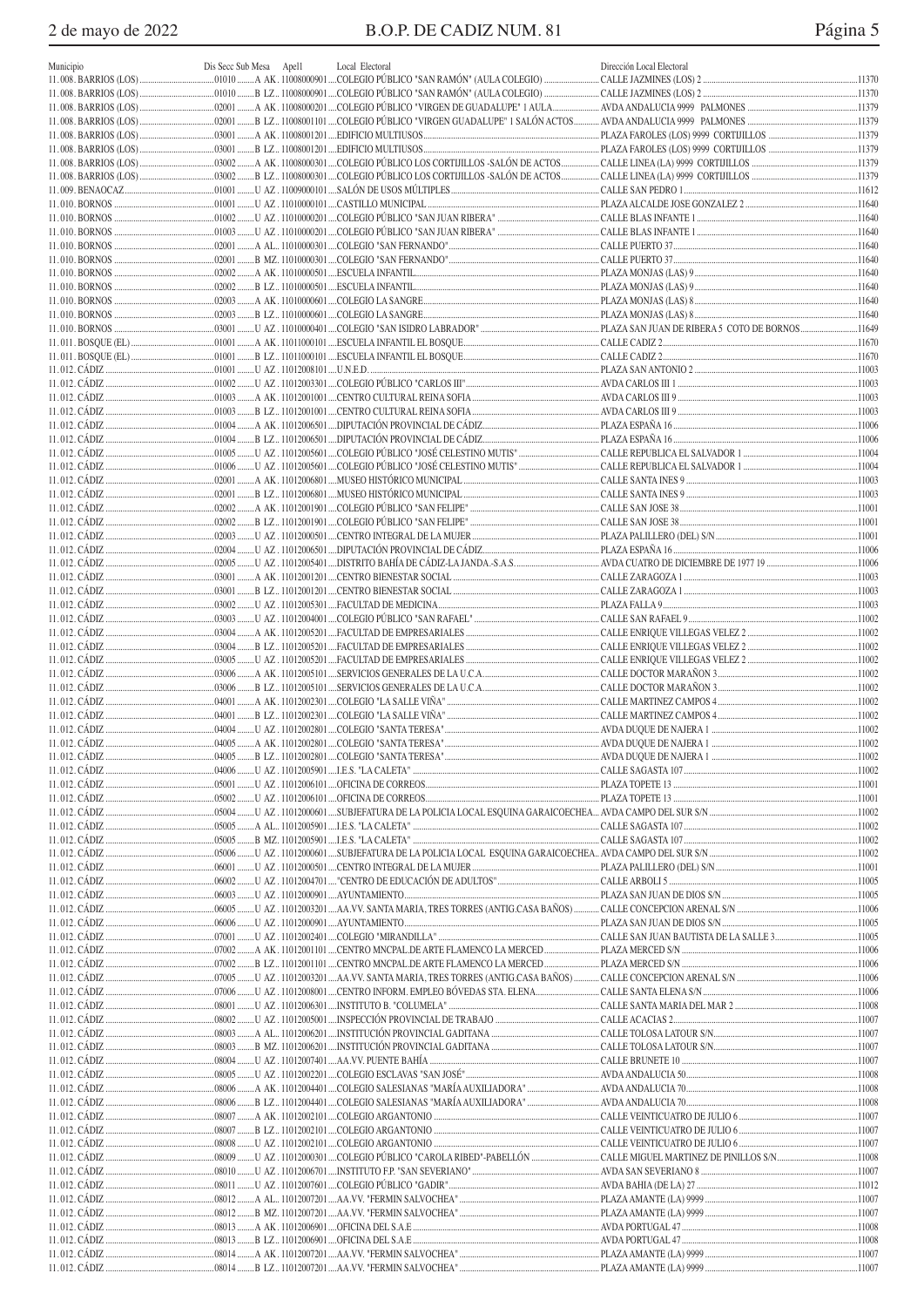Página 6

| Municipio | Dis Secc Sub Mesa Apel1 | Local Electoral | Dirección Local Electoral |  |
|-----------|-------------------------|-----------------|---------------------------|--|
|           |                         |                 |                           |  |
|           |                         |                 |                           |  |
|           |                         |                 |                           |  |
|           |                         |                 |                           |  |
|           |                         |                 |                           |  |
|           |                         |                 |                           |  |
|           |                         |                 |                           |  |
|           |                         |                 |                           |  |
|           |                         |                 |                           |  |
|           |                         |                 |                           |  |
|           |                         |                 |                           |  |
|           |                         |                 |                           |  |
|           |                         |                 |                           |  |
|           |                         |                 |                           |  |
|           |                         |                 |                           |  |
|           |                         |                 |                           |  |
|           |                         |                 |                           |  |
|           |                         |                 |                           |  |
|           |                         |                 |                           |  |
|           |                         |                 |                           |  |
|           |                         |                 |                           |  |
|           |                         |                 |                           |  |
|           |                         |                 |                           |  |
|           |                         |                 |                           |  |
|           |                         |                 |                           |  |
|           |                         |                 |                           |  |
|           |                         |                 |                           |  |
|           |                         |                 |                           |  |
|           |                         |                 |                           |  |
|           |                         |                 |                           |  |
|           |                         |                 |                           |  |
|           |                         |                 |                           |  |
|           |                         |                 |                           |  |
|           |                         |                 |                           |  |
|           |                         |                 |                           |  |
|           |                         |                 |                           |  |
|           |                         |                 |                           |  |
|           |                         |                 |                           |  |
|           |                         |                 |                           |  |
|           |                         |                 |                           |  |
|           |                         |                 |                           |  |
|           |                         |                 |                           |  |
|           |                         |                 |                           |  |
|           |                         |                 |                           |  |
|           |                         |                 |                           |  |
|           |                         |                 |                           |  |
|           |                         |                 |                           |  |
|           |                         |                 |                           |  |
|           |                         |                 |                           |  |
|           |                         |                 |                           |  |
|           |                         |                 |                           |  |
|           |                         |                 |                           |  |
|           |                         |                 |                           |  |
|           |                         |                 |                           |  |
|           |                         |                 |                           |  |
|           |                         |                 |                           |  |
|           |                         |                 |                           |  |
|           |                         |                 |                           |  |
|           |                         |                 |                           |  |
|           |                         |                 |                           |  |
|           |                         |                 |                           |  |
|           |                         |                 |                           |  |
|           |                         |                 |                           |  |
|           |                         |                 |                           |  |
|           |                         |                 |                           |  |
|           |                         |                 |                           |  |
|           |                         |                 |                           |  |
|           |                         |                 |                           |  |
|           |                         |                 |                           |  |
|           |                         |                 |                           |  |
|           |                         |                 |                           |  |
|           |                         |                 |                           |  |
|           |                         |                 |                           |  |
|           |                         |                 |                           |  |
|           |                         |                 |                           |  |
|           |                         |                 |                           |  |
|           |                         |                 |                           |  |
|           |                         |                 |                           |  |
|           |                         |                 |                           |  |
|           |                         |                 |                           |  |
|           |                         |                 |                           |  |
|           |                         |                 |                           |  |
|           |                         |                 |                           |  |
|           |                         |                 |                           |  |
|           |                         |                 |                           |  |
|           |                         |                 |                           |  |
|           |                         |                 |                           |  |
|           |                         |                 |                           |  |
|           |                         |                 |                           |  |
|           |                         |                 |                           |  |
|           |                         |                 |                           |  |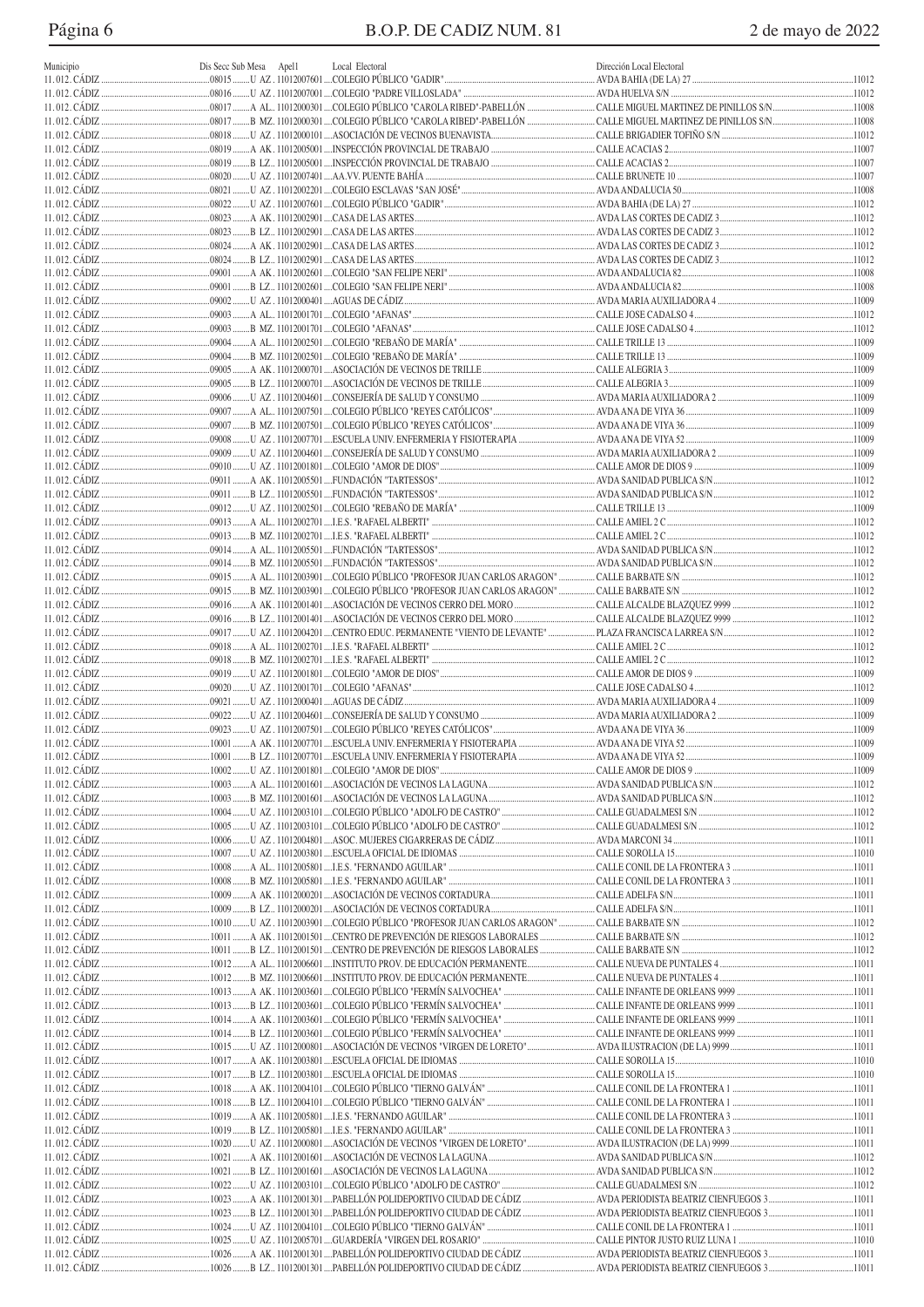| Municipio | Dis Secc Sub Mesa Apel1 | Local Electoral | Dirección Local Electoral |  |
|-----------|-------------------------|-----------------|---------------------------|--|
|           |                         |                 |                           |  |
|           |                         |                 |                           |  |
|           |                         |                 |                           |  |
|           |                         |                 |                           |  |
|           |                         |                 |                           |  |
|           |                         |                 |                           |  |
|           |                         |                 |                           |  |
|           |                         |                 |                           |  |
|           |                         |                 |                           |  |
|           |                         |                 |                           |  |
|           |                         |                 |                           |  |
|           |                         |                 |                           |  |
|           |                         |                 |                           |  |
|           |                         |                 |                           |  |
|           |                         |                 |                           |  |
|           |                         |                 |                           |  |
|           |                         |                 |                           |  |
|           |                         |                 |                           |  |
|           |                         |                 |                           |  |
|           |                         |                 |                           |  |
|           |                         |                 |                           |  |
|           |                         |                 |                           |  |
|           |                         |                 |                           |  |
|           |                         |                 |                           |  |
|           |                         |                 |                           |  |
|           |                         |                 |                           |  |
|           |                         |                 |                           |  |
|           |                         |                 |                           |  |
|           |                         |                 |                           |  |
|           |                         |                 |                           |  |
|           |                         |                 |                           |  |
|           |                         |                 |                           |  |
|           |                         |                 |                           |  |
|           |                         |                 |                           |  |
|           |                         |                 |                           |  |
|           |                         |                 |                           |  |
|           |                         |                 |                           |  |
|           |                         |                 |                           |  |
|           |                         |                 |                           |  |
|           |                         |                 |                           |  |
|           |                         |                 |                           |  |
|           |                         |                 |                           |  |
|           |                         |                 |                           |  |
|           |                         |                 |                           |  |
|           |                         |                 |                           |  |
|           |                         |                 |                           |  |
|           |                         |                 |                           |  |
|           |                         |                 |                           |  |
|           |                         |                 |                           |  |
|           |                         |                 |                           |  |
|           |                         |                 |                           |  |
|           |                         |                 |                           |  |
|           |                         |                 |                           |  |
|           |                         |                 |                           |  |
|           |                         |                 |                           |  |
|           |                         |                 |                           |  |
|           |                         |                 |                           |  |
|           |                         |                 |                           |  |
|           |                         |                 |                           |  |
|           |                         |                 |                           |  |
|           |                         |                 |                           |  |
|           |                         |                 |                           |  |
|           |                         |                 |                           |  |
|           |                         |                 |                           |  |
|           |                         |                 |                           |  |
|           |                         |                 |                           |  |
|           |                         |                 |                           |  |
|           |                         |                 |                           |  |
|           |                         |                 |                           |  |
|           |                         |                 |                           |  |
|           |                         |                 |                           |  |
|           |                         |                 |                           |  |
|           |                         |                 |                           |  |
|           |                         |                 |                           |  |
|           |                         |                 |                           |  |
|           |                         |                 |                           |  |
|           |                         |                 |                           |  |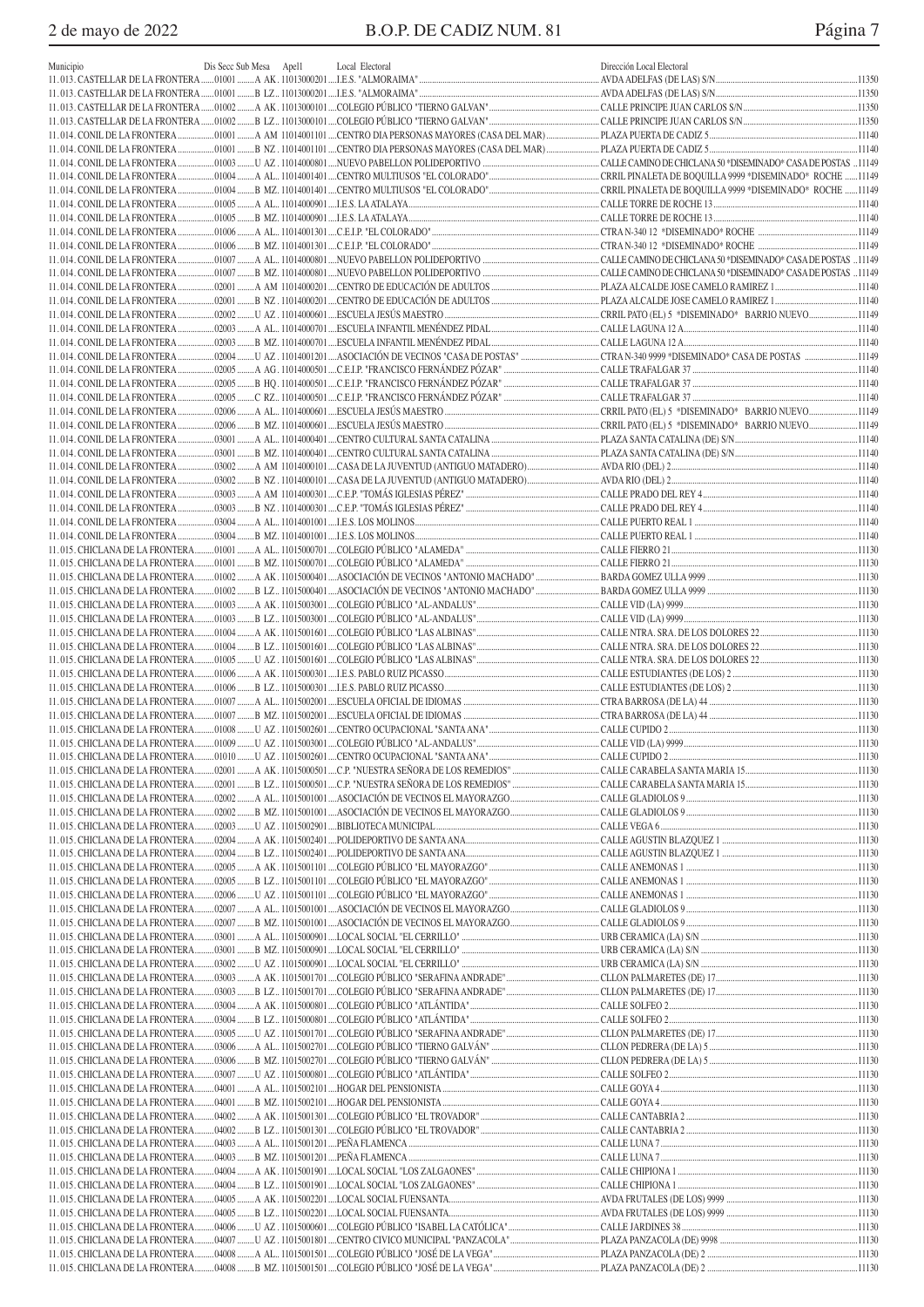# Página 8 B.O.P. DE CADIZ NUM. 81 2 de mayo de 2022

|           |                         |                 | Dirección Local Electoral |  |
|-----------|-------------------------|-----------------|---------------------------|--|
| Municipio | Dis Secc Sub Mesa Apell | Local Electoral |                           |  |
|           |                         |                 |                           |  |
|           |                         |                 |                           |  |
|           |                         |                 |                           |  |
|           |                         |                 |                           |  |
|           |                         |                 |                           |  |
|           |                         |                 |                           |  |
|           |                         |                 |                           |  |
|           |                         |                 |                           |  |
|           |                         |                 |                           |  |
|           |                         |                 |                           |  |
|           |                         |                 |                           |  |
|           |                         |                 |                           |  |
|           |                         |                 |                           |  |
|           |                         |                 |                           |  |
|           |                         |                 |                           |  |
|           |                         |                 |                           |  |
|           |                         |                 |                           |  |
|           |                         |                 |                           |  |
|           |                         |                 |                           |  |
|           |                         |                 |                           |  |
|           |                         |                 |                           |  |
|           |                         |                 |                           |  |
|           |                         |                 |                           |  |
|           |                         |                 |                           |  |
|           |                         |                 |                           |  |
|           |                         |                 |                           |  |
|           |                         |                 |                           |  |
|           |                         |                 |                           |  |
|           |                         |                 |                           |  |
|           |                         |                 |                           |  |
|           |                         |                 |                           |  |
|           |                         |                 |                           |  |
|           |                         |                 |                           |  |
|           |                         |                 |                           |  |
|           |                         |                 |                           |  |
|           |                         |                 |                           |  |
|           |                         |                 |                           |  |
|           |                         |                 |                           |  |
|           |                         |                 |                           |  |
|           |                         |                 |                           |  |
|           |                         |                 |                           |  |
|           |                         |                 |                           |  |
|           |                         |                 |                           |  |
|           |                         |                 |                           |  |
|           |                         |                 |                           |  |
|           |                         |                 |                           |  |
|           |                         |                 |                           |  |
|           |                         |                 |                           |  |
|           |                         |                 |                           |  |
|           |                         |                 |                           |  |
|           |                         |                 |                           |  |
|           |                         |                 |                           |  |
|           |                         |                 |                           |  |
|           |                         |                 |                           |  |
|           |                         |                 |                           |  |
|           |                         |                 |                           |  |
|           |                         |                 |                           |  |
|           |                         |                 |                           |  |
|           |                         |                 |                           |  |
|           |                         |                 |                           |  |
|           |                         |                 |                           |  |
|           |                         |                 |                           |  |
|           |                         |                 |                           |  |
|           |                         |                 |                           |  |
|           |                         |                 |                           |  |
|           |                         |                 |                           |  |
|           |                         |                 |                           |  |
|           |                         |                 |                           |  |
|           |                         |                 |                           |  |
|           |                         |                 |                           |  |
|           |                         |                 |                           |  |
|           |                         |                 |                           |  |
|           |                         |                 |                           |  |
|           |                         |                 |                           |  |
|           |                         |                 |                           |  |
|           |                         |                 |                           |  |
|           |                         |                 |                           |  |
|           |                         |                 |                           |  |
|           |                         |                 |                           |  |
|           |                         |                 |                           |  |
|           |                         |                 |                           |  |
|           |                         |                 |                           |  |
|           |                         |                 |                           |  |
|           |                         |                 |                           |  |
|           |                         |                 |                           |  |
|           |                         |                 |                           |  |
|           |                         |                 |                           |  |
|           |                         |                 |                           |  |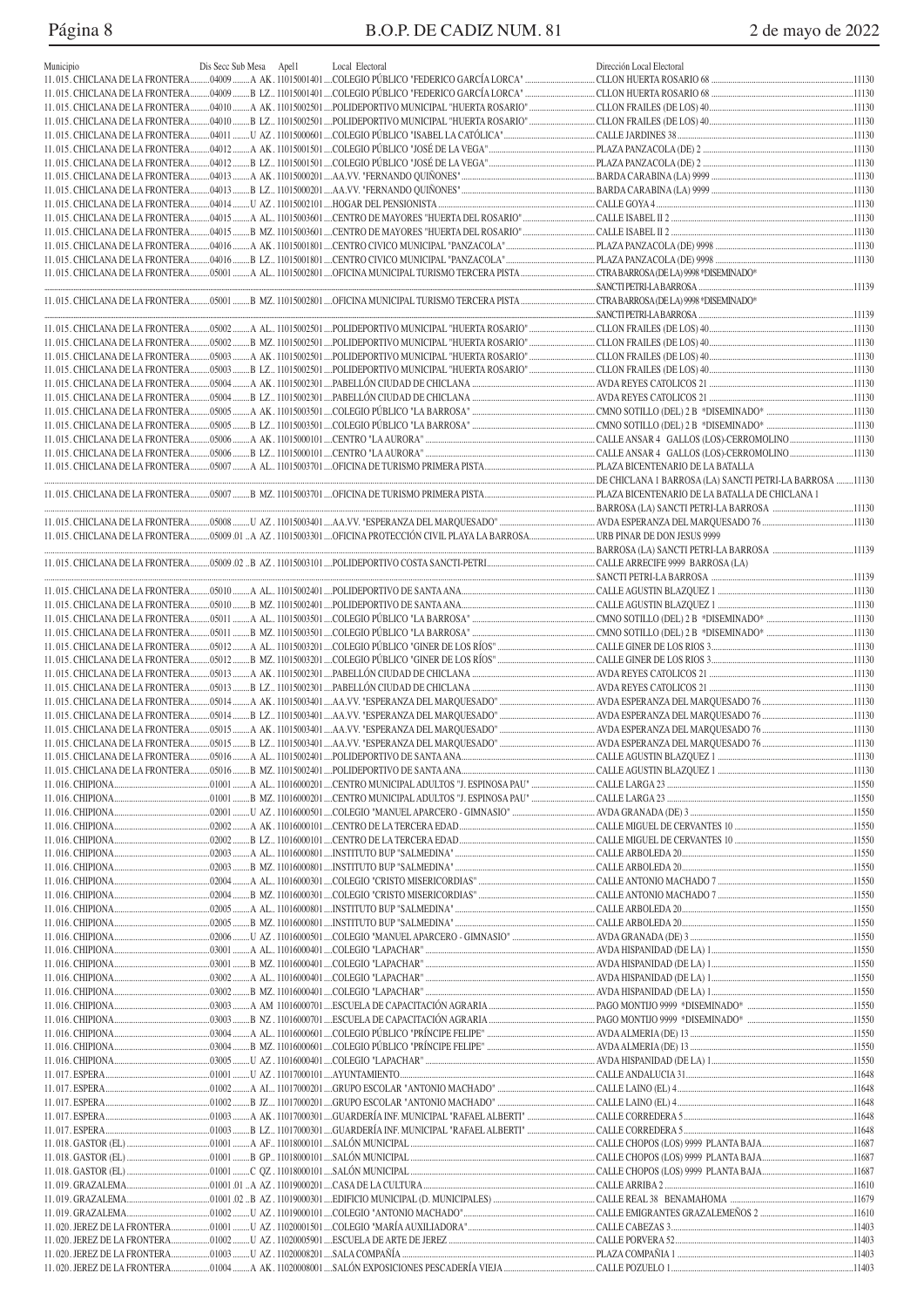| Municipio                                                    | Dis Secc Sub Mesa Apell |  | Local Electoral                                                                             | Dirección Local Electoral |       |
|--------------------------------------------------------------|-------------------------|--|---------------------------------------------------------------------------------------------|---------------------------|-------|
|                                                              |                         |  |                                                                                             |                           |       |
|                                                              |                         |  | 11.020. JEREZ DE LA FRONTERA01005 U AZ.11020001801COLEGIO NTRA. SRA. DEL ROSARIO "BEATERIO" |                           |       |
|                                                              |                         |  |                                                                                             |                           |       |
| 11.020. JEREZ DE LA FRONTERA                                 |                         |  |                                                                                             |                           |       |
| 11.020. JEREZ DE LA FRONTERA                                 |                         |  |                                                                                             |                           |       |
| 11.020. JEREZ DE LA FRONTERA<br>11.020. JEREZ DE LA FRONTERA |                         |  |                                                                                             |                           |       |
| 11.020. JEREZ DE LA FRONTERA                                 |                         |  |                                                                                             |                           |       |
| 11.020. JEREZ DE LA FRONTERA                                 |                         |  |                                                                                             |                           |       |
| 11.020. JEREZ DE LA FRONTERA                                 |                         |  |                                                                                             |                           |       |
| 11.020. JEREZ DE LA FRONTERA                                 |                         |  |                                                                                             |                           |       |
| 11.020. JEREZ DE LA FRONTERA                                 |                         |  |                                                                                             |                           |       |
| 11.020. JEREZ DE LA FRONTERA                                 |                         |  |                                                                                             |                           |       |
|                                                              |                         |  |                                                                                             |                           |       |
|                                                              |                         |  |                                                                                             |                           |       |
|                                                              |                         |  |                                                                                             |                           |       |
|                                                              |                         |  |                                                                                             |                           |       |
|                                                              |                         |  |                                                                                             |                           |       |
| 11.020. JEREZ DE LA FRONTERA                                 |                         |  |                                                                                             |                           |       |
| 11.020. JEREZ DE LA FRONTERA                                 |                         |  |                                                                                             |                           |       |
| 11.020. JEREZ DE LA FRONTERA                                 |                         |  |                                                                                             |                           |       |
| 11.020. JEREZ DE LA FRONTERA                                 |                         |  |                                                                                             |                           |       |
| 11.020. JEREZ DE LA FRONTERA                                 |                         |  |                                                                                             |                           |       |
| 11.020. JEREZ DE LA FRONTERA                                 |                         |  |                                                                                             |                           |       |
| 11.020. JEREZ DE LA FRONTERA                                 |                         |  |                                                                                             |                           |       |
| 11.020. JEREZ DE LA FRONTERA                                 |                         |  |                                                                                             |                           |       |
| 11.020. JEREZ DE LA FRONTERA                                 |                         |  |                                                                                             |                           |       |
|                                                              |                         |  |                                                                                             |                           |       |
|                                                              |                         |  |                                                                                             |                           |       |
| 11.020. JEREZ DE LA FRONTERA                                 |                         |  |                                                                                             |                           |       |
| 11.020. JEREZ DE LA FRONTERA                                 |                         |  |                                                                                             |                           |       |
| 11.020. JEREZ DE LA FRONTERA                                 |                         |  |                                                                                             |                           |       |
| 11.020. JEREZ DE LA FRONTERA                                 |                         |  |                                                                                             |                           |       |
| 11.020. JEREZ DE LA FRONTERA                                 |                         |  |                                                                                             |                           |       |
| 11.020. JEREZ DE LA FRONTERA                                 |                         |  |                                                                                             |                           |       |
| 11.020. JEREZ DE LA FRONTERA                                 |                         |  |                                                                                             |                           |       |
| 11.020. JEREZ DE LA FRONTERA                                 |                         |  |                                                                                             |                           |       |
| 11.020. JEREZ DE LA FRONTERA<br>11.020. JEREZ DE LA FRONTERA |                         |  |                                                                                             |                           |       |
| 11.020. JEREZ DE LA FRONTERA                                 |                         |  |                                                                                             |                           |       |
| 11.020. JEREZ DE LA FRONTERA                                 |                         |  |                                                                                             |                           |       |
| 11.020. JEREZ DE LA FRONTERA                                 |                         |  |                                                                                             |                           |       |
|                                                              |                         |  |                                                                                             |                           |       |
|                                                              |                         |  |                                                                                             |                           |       |
|                                                              |                         |  |                                                                                             |                           |       |
|                                                              |                         |  |                                                                                             |                           |       |
| 11.020. JEREZ DE LA FRONTERA.                                |                         |  |                                                                                             |                           | 11404 |
|                                                              |                         |  |                                                                                             |                           |       |
|                                                              |                         |  |                                                                                             |                           |       |
|                                                              |                         |  |                                                                                             |                           |       |
|                                                              |                         |  |                                                                                             |                           |       |
|                                                              |                         |  |                                                                                             |                           |       |
|                                                              |                         |  |                                                                                             |                           |       |
| 11.020. JEREZ DE LA FRONTERA                                 |                         |  |                                                                                             |                           |       |
| 11.020. JEREZ DE LA FRONTERA                                 |                         |  |                                                                                             |                           |       |
| 11.020. JEREZ DE LA FRONTERA                                 |                         |  |                                                                                             |                           |       |
|                                                              |                         |  |                                                                                             |                           |       |
|                                                              |                         |  |                                                                                             |                           |       |
|                                                              |                         |  |                                                                                             |                           |       |
|                                                              |                         |  |                                                                                             |                           |       |
|                                                              |                         |  |                                                                                             |                           |       |
|                                                              |                         |  |                                                                                             |                           |       |
|                                                              |                         |  |                                                                                             |                           |       |
|                                                              |                         |  |                                                                                             |                           |       |
|                                                              |                         |  |                                                                                             |                           |       |
|                                                              |                         |  |                                                                                             |                           |       |
| 11.020. JEREZ DE LA FRONTERA                                 |                         |  |                                                                                             |                           |       |
| 11.020. JEREZ DE LA FRONTERA                                 |                         |  |                                                                                             |                           |       |
| 11.020. JEREZ DE LA FRONTERA                                 |                         |  |                                                                                             |                           |       |
| 11.020. JEREZ DE LA FRONTERA                                 |                         |  |                                                                                             |                           |       |
| 11.020. JEREZ DE LA FRONTERA                                 |                         |  |                                                                                             |                           |       |
|                                                              |                         |  |                                                                                             |                           |       |
|                                                              |                         |  |                                                                                             |                           |       |
|                                                              |                         |  |                                                                                             |                           |       |
|                                                              |                         |  |                                                                                             |                           |       |
|                                                              |                         |  |                                                                                             |                           |       |
|                                                              |                         |  |                                                                                             |                           |       |
|                                                              |                         |  |                                                                                             |                           |       |
|                                                              |                         |  |                                                                                             |                           |       |
|                                                              |                         |  |                                                                                             |                           |       |
|                                                              |                         |  |                                                                                             |                           |       |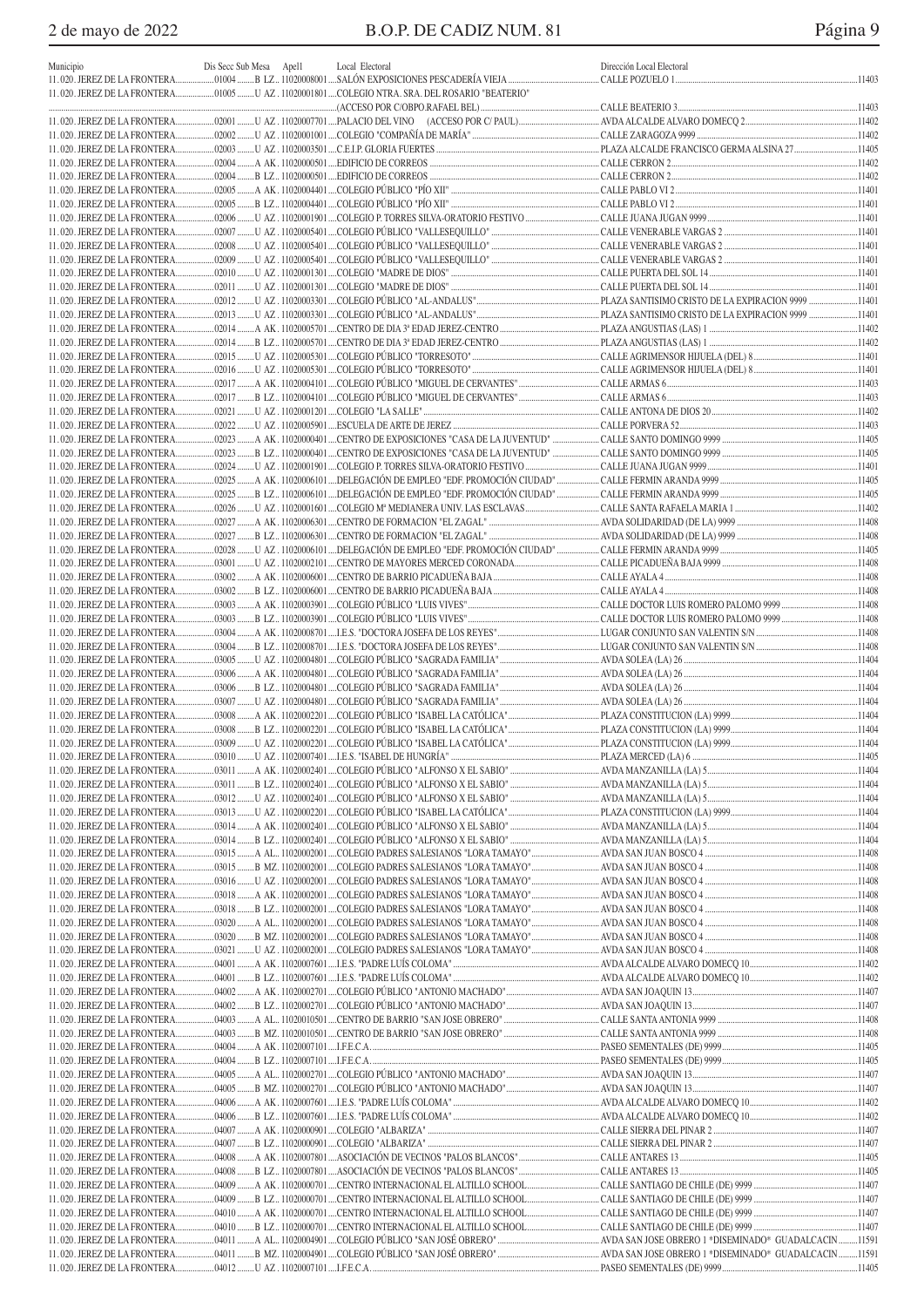# Página 10 B.O.P. DE CADIZ NUM. 81 2 de mayo de 2022

| Municipio | Dis Secc Sub Mesa Apell | Local Electoral | Dirección Local Electoral |  |
|-----------|-------------------------|-----------------|---------------------------|--|
|           |                         |                 |                           |  |
|           |                         |                 |                           |  |
|           |                         |                 |                           |  |
|           |                         |                 |                           |  |
|           |                         |                 |                           |  |
|           |                         |                 |                           |  |
|           |                         |                 |                           |  |
|           |                         |                 |                           |  |
|           |                         |                 |                           |  |
|           |                         |                 |                           |  |
|           |                         |                 |                           |  |
|           |                         |                 |                           |  |
|           |                         |                 |                           |  |
|           |                         |                 |                           |  |
|           |                         |                 |                           |  |
|           |                         |                 |                           |  |
|           |                         |                 |                           |  |
|           |                         |                 |                           |  |
|           |                         |                 |                           |  |
|           |                         |                 |                           |  |
|           |                         |                 |                           |  |
|           |                         |                 |                           |  |
|           |                         |                 |                           |  |
|           |                         |                 |                           |  |
|           |                         |                 |                           |  |
|           |                         |                 |                           |  |
|           |                         |                 |                           |  |
|           |                         |                 |                           |  |
|           |                         |                 |                           |  |
|           |                         |                 |                           |  |
|           |                         |                 |                           |  |
|           |                         |                 |                           |  |
|           |                         |                 |                           |  |
|           |                         |                 |                           |  |
|           |                         |                 |                           |  |
|           |                         |                 |                           |  |
|           |                         |                 |                           |  |
|           |                         |                 |                           |  |
|           |                         |                 |                           |  |
|           |                         |                 |                           |  |
|           |                         |                 |                           |  |
|           |                         |                 |                           |  |
|           |                         |                 |                           |  |
|           |                         |                 |                           |  |
|           |                         |                 |                           |  |
|           |                         |                 |                           |  |
|           |                         |                 |                           |  |
|           |                         |                 |                           |  |
|           |                         |                 |                           |  |
|           |                         |                 |                           |  |
|           |                         |                 |                           |  |
|           |                         |                 |                           |  |
|           |                         |                 |                           |  |
|           |                         |                 |                           |  |
|           |                         |                 |                           |  |
|           |                         |                 |                           |  |
|           |                         |                 |                           |  |
|           |                         |                 |                           |  |
|           |                         |                 |                           |  |
|           |                         |                 |                           |  |
|           |                         |                 |                           |  |
|           |                         |                 |                           |  |
|           |                         |                 |                           |  |
|           |                         |                 |                           |  |
|           |                         |                 |                           |  |
|           |                         |                 |                           |  |
|           |                         |                 |                           |  |
|           |                         |                 |                           |  |
|           |                         |                 |                           |  |
|           |                         |                 |                           |  |
|           |                         |                 |                           |  |
|           |                         |                 |                           |  |
|           |                         |                 |                           |  |
|           |                         |                 |                           |  |
|           |                         |                 |                           |  |
|           |                         |                 |                           |  |
|           |                         |                 |                           |  |
|           |                         |                 |                           |  |
|           |                         |                 |                           |  |
|           |                         |                 |                           |  |
|           |                         |                 |                           |  |
|           |                         |                 |                           |  |
|           |                         |                 |                           |  |
|           |                         |                 |                           |  |
|           |                         |                 |                           |  |
|           |                         |                 |                           |  |
|           |                         |                 |                           |  |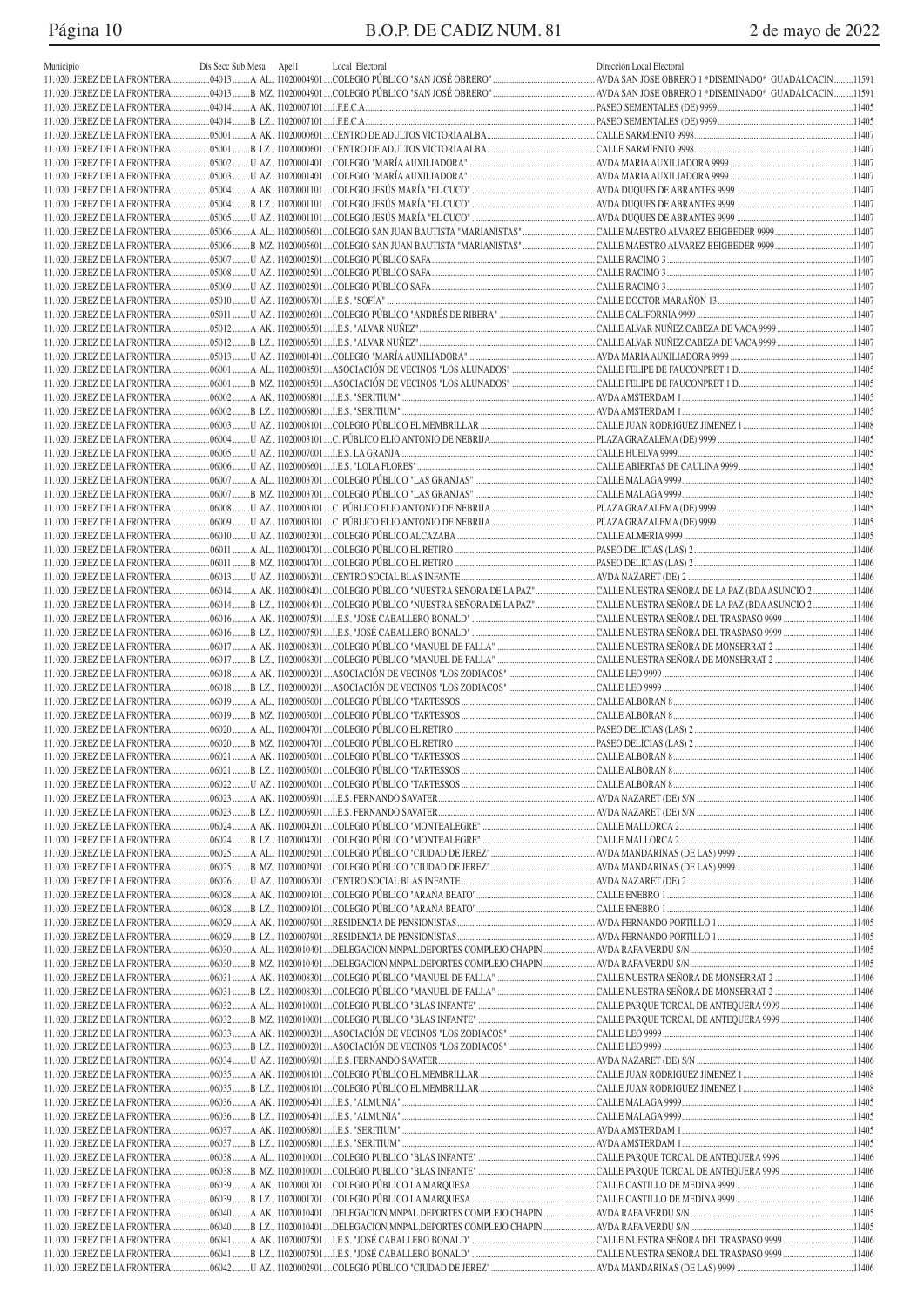| Municipio | Dis Secc Sub Mesa Apell | Local Electoral                                                                       | Dirección Local Electoral |  |
|-----------|-------------------------|---------------------------------------------------------------------------------------|---------------------------|--|
|           |                         |                                                                                       |                           |  |
|           |                         |                                                                                       |                           |  |
|           |                         |                                                                                       |                           |  |
|           |                         |                                                                                       |                           |  |
|           |                         |                                                                                       |                           |  |
|           |                         |                                                                                       |                           |  |
|           |                         |                                                                                       |                           |  |
|           |                         |                                                                                       |                           |  |
|           |                         |                                                                                       |                           |  |
|           |                         |                                                                                       |                           |  |
|           |                         |                                                                                       |                           |  |
|           |                         |                                                                                       |                           |  |
|           |                         |                                                                                       |                           |  |
|           |                         |                                                                                       |                           |  |
|           |                         |                                                                                       |                           |  |
|           |                         |                                                                                       |                           |  |
|           |                         |                                                                                       |                           |  |
|           |                         |                                                                                       |                           |  |
|           |                         |                                                                                       |                           |  |
|           |                         |                                                                                       |                           |  |
|           |                         |                                                                                       |                           |  |
|           |                         | 11.020. JEREZ DE LA FRONTERA 4 AK. 11020004601 COLEGIO PÚBLICO "POETA CARLOS ALVAREZ" |                           |  |
|           |                         |                                                                                       |                           |  |
|           |                         |                                                                                       |                           |  |
|           |                         |                                                                                       |                           |  |
|           |                         |                                                                                       |                           |  |
|           |                         |                                                                                       |                           |  |
|           |                         |                                                                                       |                           |  |
|           |                         |                                                                                       |                           |  |
|           |                         |                                                                                       |                           |  |
|           |                         |                                                                                       |                           |  |
|           |                         |                                                                                       |                           |  |
|           |                         |                                                                                       |                           |  |
|           |                         |                                                                                       |                           |  |
|           |                         |                                                                                       |                           |  |
|           |                         |                                                                                       |                           |  |
|           |                         |                                                                                       |                           |  |
|           |                         |                                                                                       |                           |  |
|           |                         |                                                                                       |                           |  |
|           |                         |                                                                                       |                           |  |
|           |                         |                                                                                       |                           |  |
|           |                         |                                                                                       |                           |  |
|           |                         |                                                                                       |                           |  |
|           |                         |                                                                                       |                           |  |
|           |                         |                                                                                       |                           |  |
|           |                         |                                                                                       |                           |  |
|           |                         |                                                                                       |                           |  |
|           |                         |                                                                                       |                           |  |
|           |                         |                                                                                       |                           |  |
|           |                         |                                                                                       |                           |  |
|           |                         |                                                                                       |                           |  |
|           |                         |                                                                                       |                           |  |
|           |                         |                                                                                       |                           |  |
|           |                         |                                                                                       |                           |  |
|           |                         |                                                                                       |                           |  |
|           |                         |                                                                                       |                           |  |
|           |                         |                                                                                       |                           |  |
|           |                         |                                                                                       |                           |  |
|           |                         |                                                                                       |                           |  |
|           |                         |                                                                                       |                           |  |
|           |                         |                                                                                       |                           |  |
|           |                         |                                                                                       |                           |  |
|           |                         |                                                                                       |                           |  |
|           |                         |                                                                                       |                           |  |
|           |                         |                                                                                       |                           |  |
|           |                         |                                                                                       |                           |  |
|           |                         |                                                                                       |                           |  |
|           |                         |                                                                                       |                           |  |
|           |                         |                                                                                       |                           |  |
|           |                         |                                                                                       |                           |  |
|           |                         |                                                                                       |                           |  |
|           |                         |                                                                                       |                           |  |
|           |                         |                                                                                       |                           |  |
|           |                         |                                                                                       |                           |  |
|           |                         |                                                                                       |                           |  |
|           |                         |                                                                                       |                           |  |
|           |                         |                                                                                       |                           |  |
|           |                         |                                                                                       |                           |  |
|           |                         |                                                                                       |                           |  |
|           |                         |                                                                                       |                           |  |
|           |                         |                                                                                       |                           |  |
|           |                         |                                                                                       |                           |  |
|           |                         |                                                                                       |                           |  |
|           |                         |                                                                                       |                           |  |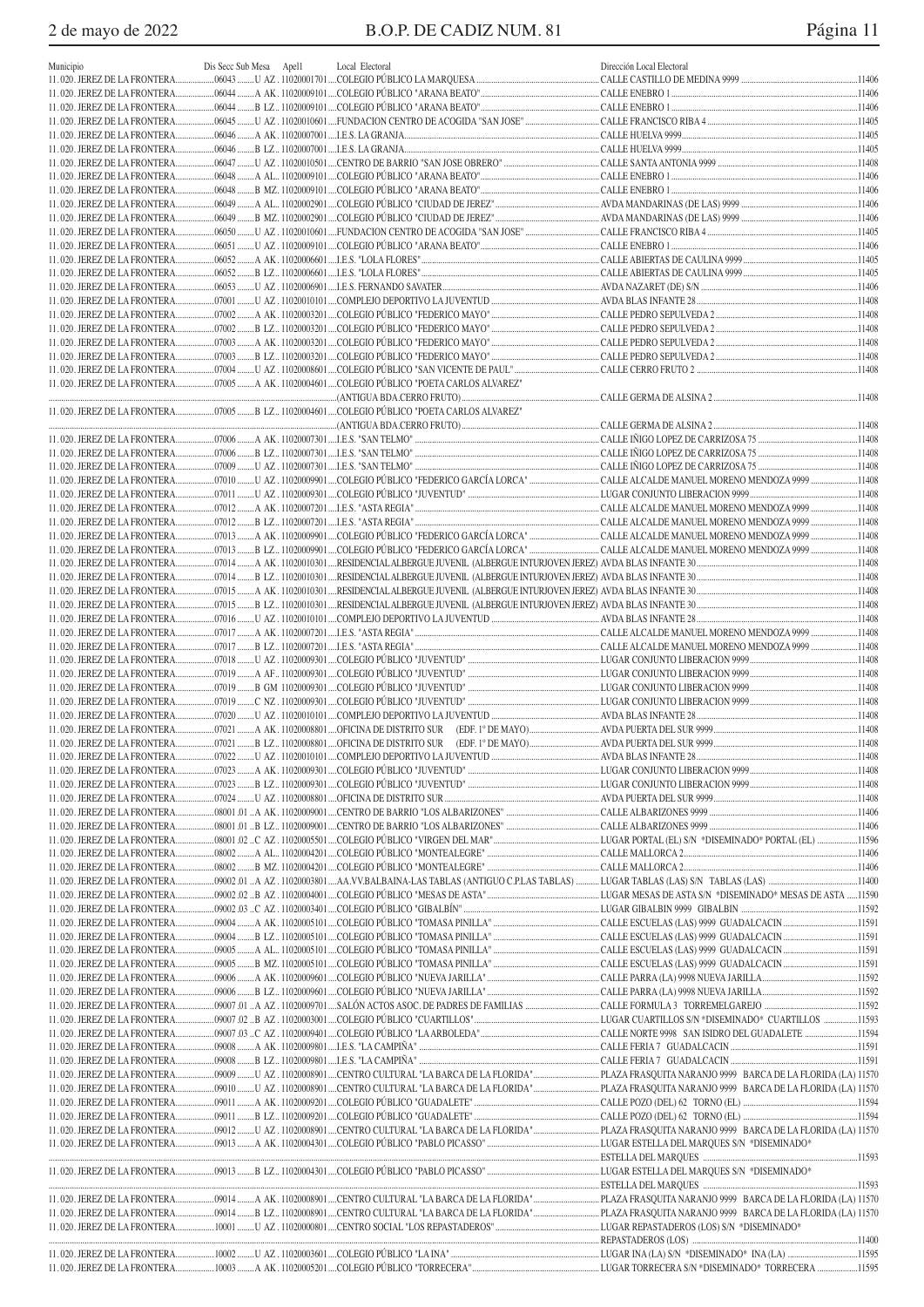# Página 12 B.O.P. DE CADIZ NUM. 81 2 de mayo de 2022

| Municipio | Dis Secc Sub Mesa Apell | Local Electoral | Dirección Local Electoral |  |
|-----------|-------------------------|-----------------|---------------------------|--|
|           |                         |                 |                           |  |
|           |                         |                 |                           |  |
|           |                         |                 |                           |  |
|           |                         |                 |                           |  |
|           |                         |                 |                           |  |
|           |                         |                 |                           |  |
|           |                         |                 |                           |  |
|           |                         |                 |                           |  |
|           |                         |                 |                           |  |
|           |                         |                 |                           |  |
|           |                         |                 |                           |  |
|           |                         |                 |                           |  |
|           |                         |                 |                           |  |
|           |                         |                 |                           |  |
|           |                         |                 |                           |  |
|           |                         |                 |                           |  |
|           |                         |                 |                           |  |
|           |                         |                 |                           |  |
|           |                         |                 |                           |  |
|           |                         |                 |                           |  |
|           |                         |                 |                           |  |
|           |                         |                 |                           |  |
|           |                         |                 |                           |  |
|           |                         |                 |                           |  |
|           |                         |                 |                           |  |
|           |                         |                 |                           |  |
|           |                         |                 |                           |  |
|           |                         |                 |                           |  |
|           |                         |                 |                           |  |
|           |                         |                 |                           |  |
|           |                         |                 |                           |  |
|           |                         |                 |                           |  |
|           |                         |                 |                           |  |
|           |                         |                 |                           |  |
|           |                         |                 |                           |  |
|           |                         |                 |                           |  |
|           |                         |                 |                           |  |
|           |                         |                 |                           |  |
|           |                         |                 |                           |  |
|           |                         |                 |                           |  |
|           |                         |                 |                           |  |
|           |                         |                 |                           |  |
|           |                         |                 |                           |  |
|           |                         |                 |                           |  |
|           |                         |                 |                           |  |
|           |                         |                 |                           |  |
|           |                         |                 |                           |  |
|           |                         |                 |                           |  |
|           |                         |                 |                           |  |
|           |                         |                 |                           |  |
|           |                         |                 |                           |  |
|           |                         |                 |                           |  |
|           |                         |                 |                           |  |
|           |                         |                 |                           |  |
|           |                         |                 |                           |  |
|           |                         |                 |                           |  |
|           |                         |                 |                           |  |
|           |                         |                 |                           |  |
|           |                         |                 |                           |  |
|           |                         |                 |                           |  |
|           |                         |                 |                           |  |
|           |                         |                 |                           |  |
|           |                         |                 |                           |  |
|           |                         |                 |                           |  |
|           |                         |                 |                           |  |
|           |                         |                 |                           |  |
|           |                         |                 |                           |  |
|           |                         |                 |                           |  |
|           |                         |                 |                           |  |
|           |                         |                 |                           |  |
|           |                         |                 |                           |  |
|           |                         |                 |                           |  |
|           |                         |                 |                           |  |
|           |                         |                 |                           |  |
|           |                         |                 |                           |  |
|           |                         |                 |                           |  |
|           |                         |                 |                           |  |
|           |                         |                 |                           |  |
|           |                         |                 |                           |  |
|           |                         |                 |                           |  |
|           |                         |                 |                           |  |
|           |                         |                 |                           |  |
|           |                         |                 |                           |  |
|           |                         |                 |                           |  |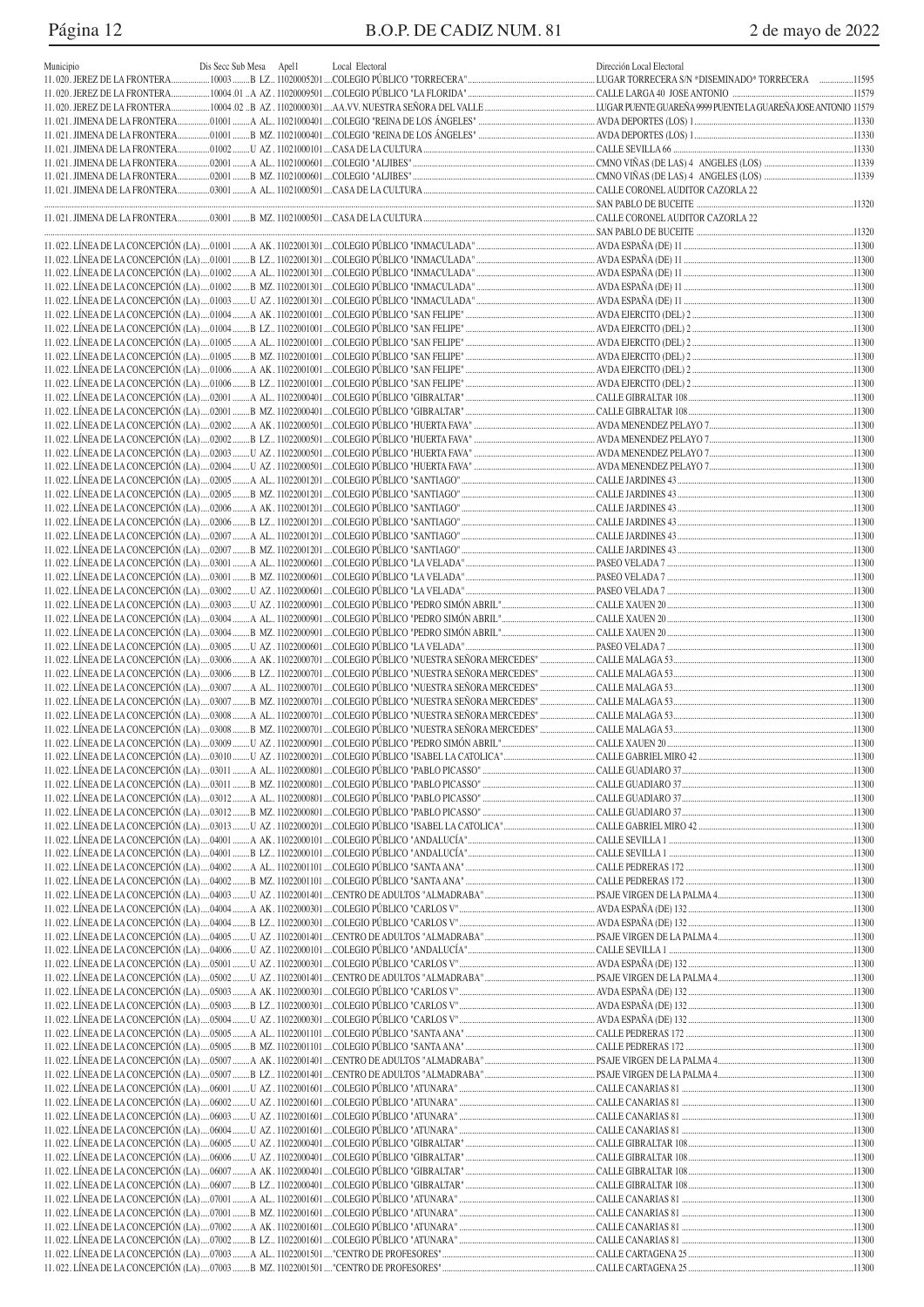| Municipio | Dis Secc Sub Mesa Apel1 | Local Electoral | Dirección Local Electoral |  |
|-----------|-------------------------|-----------------|---------------------------|--|
|           |                         |                 |                           |  |
|           |                         |                 |                           |  |
|           |                         |                 |                           |  |
|           |                         |                 |                           |  |
|           |                         |                 |                           |  |
|           |                         |                 |                           |  |
|           |                         |                 |                           |  |
|           |                         |                 |                           |  |
|           |                         |                 |                           |  |
|           |                         |                 |                           |  |
|           |                         |                 |                           |  |
|           |                         |                 |                           |  |
|           |                         |                 |                           |  |
|           |                         |                 |                           |  |
|           |                         |                 |                           |  |
|           |                         |                 |                           |  |
|           |                         |                 |                           |  |
|           |                         |                 |                           |  |
|           |                         |                 |                           |  |
|           |                         |                 |                           |  |
|           |                         |                 |                           |  |
|           |                         |                 |                           |  |
|           |                         |                 |                           |  |
|           |                         |                 |                           |  |
|           |                         |                 |                           |  |
|           |                         |                 |                           |  |
|           |                         |                 |                           |  |
|           |                         |                 |                           |  |
|           |                         |                 |                           |  |
|           |                         |                 |                           |  |
|           |                         |                 |                           |  |
|           |                         |                 |                           |  |
|           |                         |                 |                           |  |
|           |                         |                 |                           |  |
|           |                         |                 |                           |  |
|           |                         |                 |                           |  |
|           |                         |                 |                           |  |
|           |                         |                 |                           |  |
|           |                         |                 |                           |  |
|           |                         |                 |                           |  |
|           |                         |                 |                           |  |
|           |                         |                 |                           |  |
|           |                         |                 |                           |  |
|           |                         |                 |                           |  |
|           |                         |                 |                           |  |
|           |                         |                 |                           |  |
|           |                         |                 |                           |  |
|           |                         |                 |                           |  |
|           |                         |                 |                           |  |
|           |                         |                 |                           |  |
|           |                         |                 |                           |  |
|           |                         |                 |                           |  |
|           |                         |                 |                           |  |
|           |                         |                 |                           |  |
|           |                         |                 |                           |  |
|           |                         |                 |                           |  |
|           |                         |                 |                           |  |
|           |                         |                 |                           |  |
|           |                         |                 |                           |  |
|           |                         |                 |                           |  |
|           |                         |                 |                           |  |
|           |                         |                 |                           |  |
|           |                         |                 |                           |  |
|           |                         |                 |                           |  |
|           |                         |                 |                           |  |
|           |                         |                 |                           |  |
|           |                         |                 |                           |  |
|           |                         |                 |                           |  |
|           |                         |                 |                           |  |
|           |                         |                 |                           |  |
|           |                         |                 |                           |  |
|           |                         |                 |                           |  |
|           |                         |                 |                           |  |
|           |                         |                 |                           |  |
|           |                         |                 |                           |  |
|           |                         |                 |                           |  |
|           |                         |                 |                           |  |
|           |                         |                 |                           |  |
|           |                         |                 |                           |  |
|           |                         |                 |                           |  |
|           |                         |                 |                           |  |
|           |                         |                 |                           |  |
|           |                         |                 |                           |  |
|           |                         |                 |                           |  |
|           |                         |                 |                           |  |
|           |                         |                 |                           |  |
|           |                         |                 |                           |  |
|           |                         |                 |                           |  |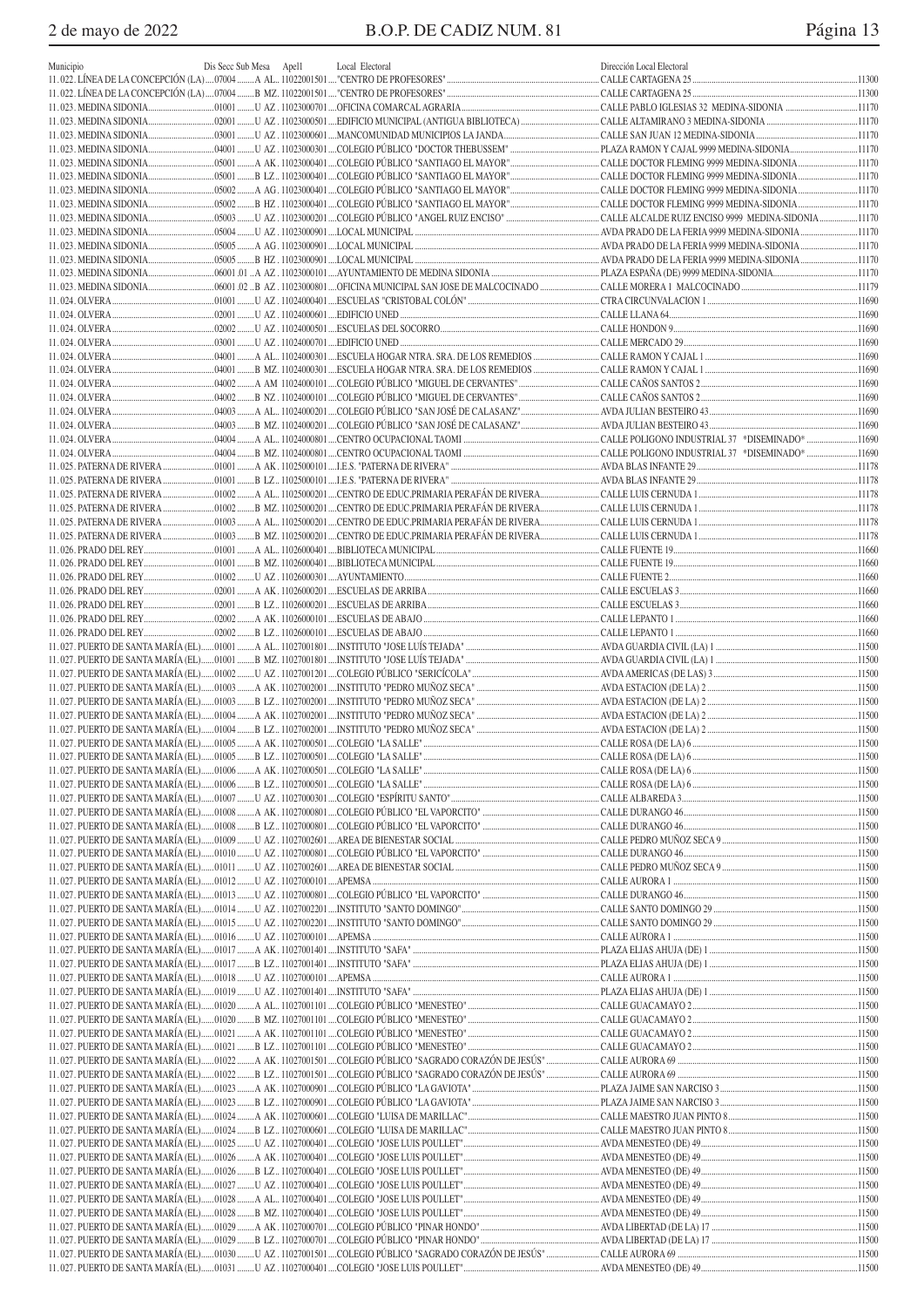# Página 14 B.O.P. DE CADIZ NUM. 81 2 de mayo de 2022

| Municipio | Dis Secc Sub Mesa Apel1 | Local Electoral | Dirección Local Electoral |  |
|-----------|-------------------------|-----------------|---------------------------|--|
|           |                         |                 |                           |  |
|           |                         |                 |                           |  |
|           |                         |                 |                           |  |
|           |                         |                 |                           |  |
|           |                         |                 |                           |  |
|           |                         |                 |                           |  |
|           |                         |                 |                           |  |
|           |                         |                 |                           |  |
|           |                         |                 |                           |  |
|           |                         |                 |                           |  |
|           |                         |                 |                           |  |
|           |                         |                 |                           |  |
|           |                         |                 |                           |  |
|           |                         |                 |                           |  |
|           |                         |                 |                           |  |
|           |                         |                 |                           |  |
|           |                         |                 |                           |  |
|           |                         |                 |                           |  |
|           |                         |                 |                           |  |
|           |                         |                 |                           |  |
|           |                         |                 |                           |  |
|           |                         |                 |                           |  |
|           |                         |                 |                           |  |
|           |                         |                 |                           |  |
|           |                         |                 |                           |  |
|           |                         |                 |                           |  |
|           |                         |                 |                           |  |
|           |                         |                 |                           |  |
|           |                         |                 |                           |  |
|           |                         |                 |                           |  |
|           |                         |                 |                           |  |
|           |                         |                 |                           |  |
|           |                         |                 |                           |  |
|           |                         |                 |                           |  |
|           |                         |                 |                           |  |
|           |                         |                 |                           |  |
|           |                         |                 |                           |  |
|           |                         |                 |                           |  |
|           |                         |                 |                           |  |
|           |                         |                 |                           |  |
|           |                         |                 |                           |  |
|           |                         |                 |                           |  |
|           |                         |                 |                           |  |
|           |                         |                 |                           |  |
|           |                         |                 |                           |  |
|           |                         |                 |                           |  |
|           |                         |                 |                           |  |
|           |                         |                 |                           |  |
|           |                         |                 |                           |  |
|           |                         |                 |                           |  |
|           |                         |                 |                           |  |
|           |                         |                 |                           |  |
|           |                         |                 |                           |  |
|           |                         |                 |                           |  |
|           |                         |                 |                           |  |
|           |                         |                 |                           |  |
|           |                         |                 |                           |  |
|           |                         |                 |                           |  |
|           |                         |                 |                           |  |
|           |                         |                 |                           |  |
|           |                         |                 |                           |  |
|           |                         |                 |                           |  |
|           |                         |                 |                           |  |
|           |                         |                 |                           |  |
|           |                         |                 |                           |  |
|           |                         |                 |                           |  |
|           |                         |                 |                           |  |
|           |                         |                 |                           |  |
|           |                         |                 |                           |  |
|           |                         |                 |                           |  |
|           |                         |                 |                           |  |
|           |                         |                 |                           |  |
|           |                         |                 |                           |  |
|           |                         |                 |                           |  |
|           |                         |                 |                           |  |
|           |                         |                 |                           |  |
|           |                         |                 |                           |  |
|           |                         |                 |                           |  |
|           |                         |                 |                           |  |
|           |                         |                 |                           |  |
|           |                         |                 |                           |  |
|           |                         |                 |                           |  |
|           |                         |                 |                           |  |
|           |                         |                 |                           |  |
|           |                         |                 |                           |  |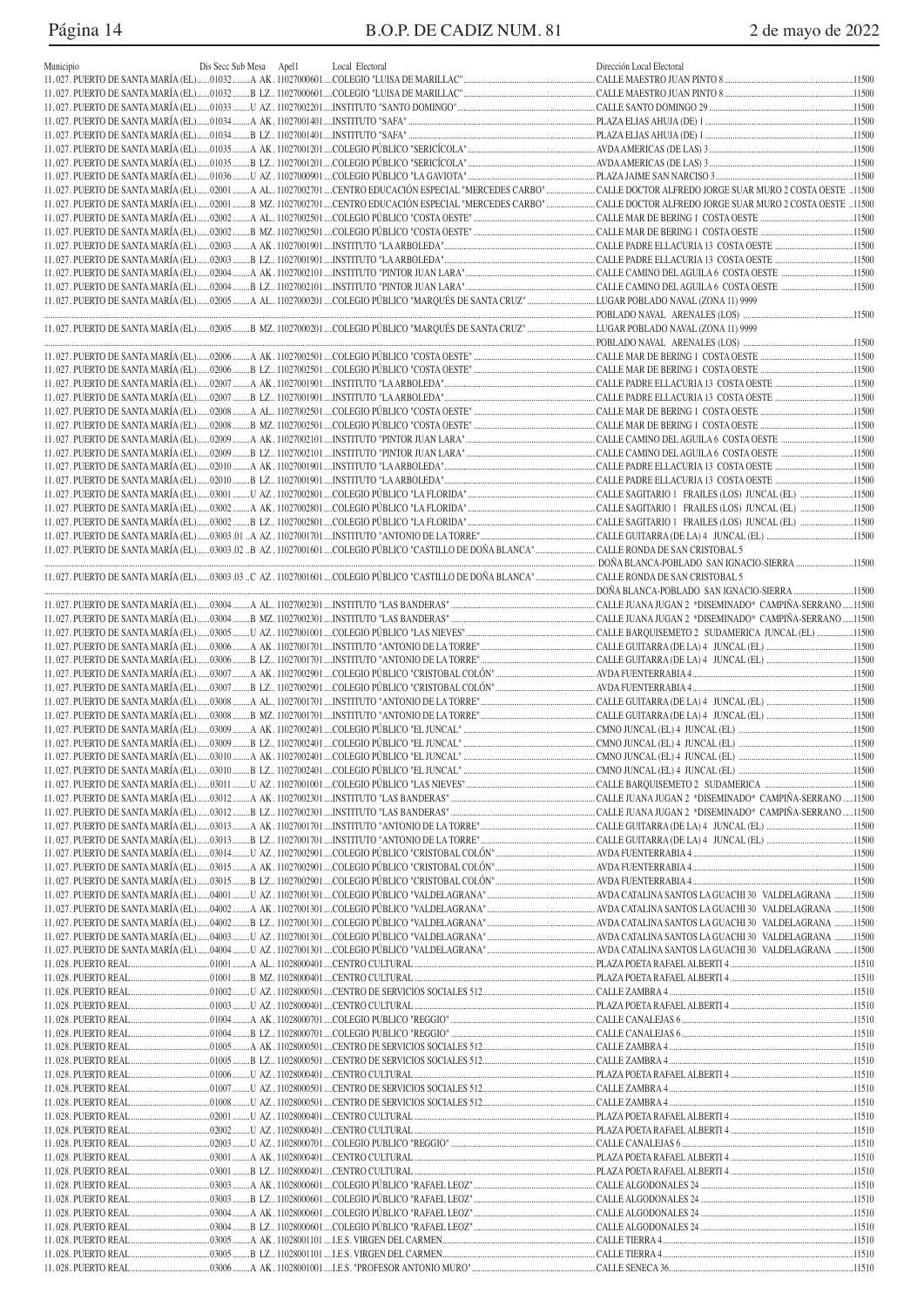2 de mayo de 2022

|                        |                         |                                                                                                                                | Dirección Local Electoral |  |
|------------------------|-------------------------|--------------------------------------------------------------------------------------------------------------------------------|---------------------------|--|
| Municipio              | Dis Secc Sub Mesa Apell | Local Electoral                                                                                                                |                           |  |
|                        |                         |                                                                                                                                |                           |  |
|                        |                         |                                                                                                                                |                           |  |
|                        |                         |                                                                                                                                |                           |  |
|                        |                         |                                                                                                                                |                           |  |
|                        |                         |                                                                                                                                |                           |  |
|                        |                         |                                                                                                                                |                           |  |
|                        |                         |                                                                                                                                |                           |  |
|                        |                         |                                                                                                                                |                           |  |
|                        |                         |                                                                                                                                |                           |  |
|                        |                         |                                                                                                                                |                           |  |
|                        |                         |                                                                                                                                |                           |  |
|                        |                         |                                                                                                                                |                           |  |
|                        |                         | …04002………B LZ…11028000801….COLEGIO PÚBLICO "REYES CATÓLICOS" - GIMNASIO ………………………CALLE ABETO 9………………………………………………………………………11510 |                           |  |
|                        |                         |                                                                                                                                |                           |  |
|                        |                         |                                                                                                                                |                           |  |
|                        |                         |                                                                                                                                |                           |  |
|                        |                         |                                                                                                                                |                           |  |
|                        |                         |                                                                                                                                |                           |  |
|                        |                         |                                                                                                                                |                           |  |
|                        |                         |                                                                                                                                |                           |  |
|                        |                         |                                                                                                                                |                           |  |
|                        |                         |                                                                                                                                |                           |  |
|                        |                         |                                                                                                                                |                           |  |
|                        |                         |                                                                                                                                |                           |  |
|                        |                         |                                                                                                                                |                           |  |
|                        |                         |                                                                                                                                |                           |  |
|                        |                         |                                                                                                                                |                           |  |
|                        |                         |                                                                                                                                |                           |  |
|                        |                         |                                                                                                                                |                           |  |
|                        |                         |                                                                                                                                |                           |  |
|                        |                         |                                                                                                                                |                           |  |
|                        |                         |                                                                                                                                |                           |  |
|                        |                         |                                                                                                                                |                           |  |
|                        |                         |                                                                                                                                |                           |  |
|                        |                         |                                                                                                                                |                           |  |
|                        |                         |                                                                                                                                |                           |  |
|                        |                         |                                                                                                                                |                           |  |
|                        |                         |                                                                                                                                |                           |  |
|                        |                         |                                                                                                                                |                           |  |
|                        |                         |                                                                                                                                |                           |  |
|                        |                         |                                                                                                                                |                           |  |
| 11.029. PUERTO SERRANO |                         |                                                                                                                                |                           |  |
| 11.029. PUERTO SERRANO |                         |                                                                                                                                |                           |  |
| 11.029. PUERTO SERRANO |                         |                                                                                                                                |                           |  |
| 11.029. PUERTO SERRANO |                         |                                                                                                                                |                           |  |
|                        |                         |                                                                                                                                |                           |  |
|                        |                         |                                                                                                                                |                           |  |
|                        |                         |                                                                                                                                |                           |  |
|                        |                         |                                                                                                                                |                           |  |
|                        |                         |                                                                                                                                |                           |  |
|                        |                         |                                                                                                                                |                           |  |
|                        |                         |                                                                                                                                |                           |  |
|                        |                         |                                                                                                                                |                           |  |
|                        |                         |                                                                                                                                |                           |  |
|                        |                         |                                                                                                                                |                           |  |
|                        |                         |                                                                                                                                |                           |  |
|                        |                         |                                                                                                                                |                           |  |
|                        |                         |                                                                                                                                |                           |  |
|                        |                         |                                                                                                                                |                           |  |
|                        |                         |                                                                                                                                |                           |  |
|                        |                         |                                                                                                                                |                           |  |
|                        |                         |                                                                                                                                |                           |  |
|                        |                         |                                                                                                                                |                           |  |
|                        |                         |                                                                                                                                |                           |  |
|                        |                         |                                                                                                                                |                           |  |
|                        |                         |                                                                                                                                |                           |  |
|                        |                         |                                                                                                                                |                           |  |
|                        |                         |                                                                                                                                |                           |  |
|                        |                         |                                                                                                                                |                           |  |
|                        |                         |                                                                                                                                |                           |  |
|                        |                         |                                                                                                                                |                           |  |
|                        |                         |                                                                                                                                |                           |  |
|                        |                         |                                                                                                                                |                           |  |
|                        |                         |                                                                                                                                |                           |  |
|                        |                         |                                                                                                                                |                           |  |
|                        |                         |                                                                                                                                |                           |  |
|                        |                         |                                                                                                                                |                           |  |
|                        |                         |                                                                                                                                |                           |  |
|                        |                         |                                                                                                                                |                           |  |
|                        |                         |                                                                                                                                |                           |  |
|                        |                         |                                                                                                                                |                           |  |
|                        |                         |                                                                                                                                |                           |  |
|                        |                         |                                                                                                                                |                           |  |
|                        |                         |                                                                                                                                |                           |  |
|                        |                         |                                                                                                                                |                           |  |
|                        |                         |                                                                                                                                |                           |  |
|                        |                         |                                                                                                                                |                           |  |
|                        |                         |                                                                                                                                |                           |  |
|                        |                         |                                                                                                                                |                           |  |
|                        |                         |                                                                                                                                |                           |  |
|                        |                         |                                                                                                                                |                           |  |
|                        |                         |                                                                                                                                |                           |  |
|                        |                         |                                                                                                                                |                           |  |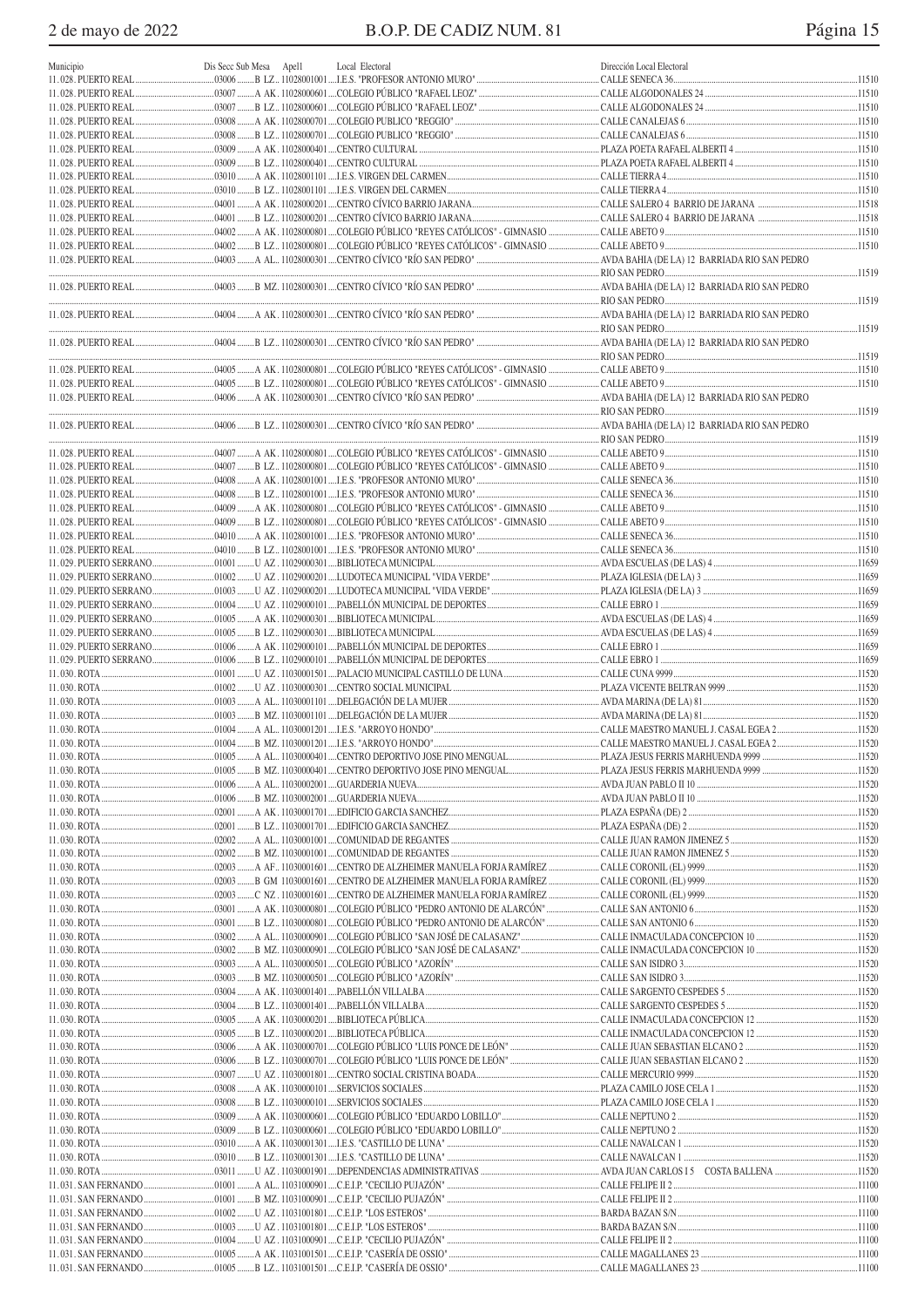# Página 16 B.O.P. DE CADIZ NUM. 81 2 de mayo de 2022

| Municipio | Dis Secc Sub Mesa | Apel1 | Local Electoral | Dirección Local Electoral |  |
|-----------|-------------------|-------|-----------------|---------------------------|--|
|           |                   |       |                 |                           |  |
|           |                   |       |                 |                           |  |
|           |                   |       |                 |                           |  |
|           |                   |       |                 |                           |  |
|           |                   |       |                 |                           |  |
|           |                   |       |                 |                           |  |
|           |                   |       |                 |                           |  |
|           |                   |       |                 |                           |  |
|           |                   |       |                 |                           |  |
|           |                   |       |                 |                           |  |
|           |                   |       |                 |                           |  |
|           |                   |       |                 |                           |  |
|           |                   |       |                 |                           |  |
|           |                   |       |                 |                           |  |
|           |                   |       |                 |                           |  |
|           |                   |       |                 |                           |  |
|           |                   |       |                 |                           |  |
|           |                   |       |                 |                           |  |
|           |                   |       |                 |                           |  |
|           |                   |       |                 |                           |  |
|           |                   |       |                 |                           |  |
|           |                   |       |                 |                           |  |
|           |                   |       |                 |                           |  |
|           |                   |       |                 |                           |  |
|           |                   |       |                 |                           |  |
|           |                   |       |                 |                           |  |
|           |                   |       |                 |                           |  |
|           |                   |       |                 |                           |  |
|           |                   |       |                 |                           |  |
|           |                   |       |                 |                           |  |
|           |                   |       |                 |                           |  |
|           |                   |       |                 |                           |  |
|           |                   |       |                 |                           |  |
|           |                   |       |                 |                           |  |
|           |                   |       |                 |                           |  |
|           |                   |       |                 |                           |  |
|           |                   |       |                 |                           |  |
|           |                   |       |                 |                           |  |
|           |                   |       |                 |                           |  |
|           |                   |       |                 |                           |  |
|           |                   |       |                 |                           |  |
|           |                   |       |                 |                           |  |
|           |                   |       |                 |                           |  |
|           |                   |       |                 |                           |  |
|           |                   |       |                 |                           |  |
|           |                   |       |                 |                           |  |
|           |                   |       |                 |                           |  |
|           |                   |       |                 |                           |  |
|           |                   |       |                 |                           |  |
|           |                   |       |                 |                           |  |
|           |                   |       |                 |                           |  |
|           |                   |       |                 |                           |  |
|           |                   |       |                 |                           |  |
|           |                   |       |                 |                           |  |
|           |                   |       |                 |                           |  |
|           |                   |       |                 |                           |  |
|           |                   |       |                 |                           |  |
|           |                   |       |                 |                           |  |
|           |                   |       |                 |                           |  |
|           |                   |       |                 |                           |  |
|           |                   |       |                 |                           |  |
|           |                   |       |                 |                           |  |
|           |                   |       |                 |                           |  |
|           |                   |       |                 |                           |  |
|           |                   |       |                 |                           |  |
|           |                   |       |                 |                           |  |
|           |                   |       |                 |                           |  |
|           |                   |       |                 |                           |  |
|           |                   |       |                 |                           |  |
|           |                   |       |                 |                           |  |
|           |                   |       |                 |                           |  |
|           |                   |       |                 |                           |  |
|           |                   |       |                 |                           |  |
|           |                   |       |                 |                           |  |
|           |                   |       |                 |                           |  |
|           |                   |       |                 |                           |  |
|           |                   |       |                 |                           |  |
|           |                   |       |                 |                           |  |
|           |                   |       |                 |                           |  |
|           |                   |       |                 |                           |  |
|           |                   |       |                 |                           |  |
|           |                   |       |                 |                           |  |
|           |                   |       |                 |                           |  |
|           |                   |       |                 |                           |  |
|           |                   |       |                 |                           |  |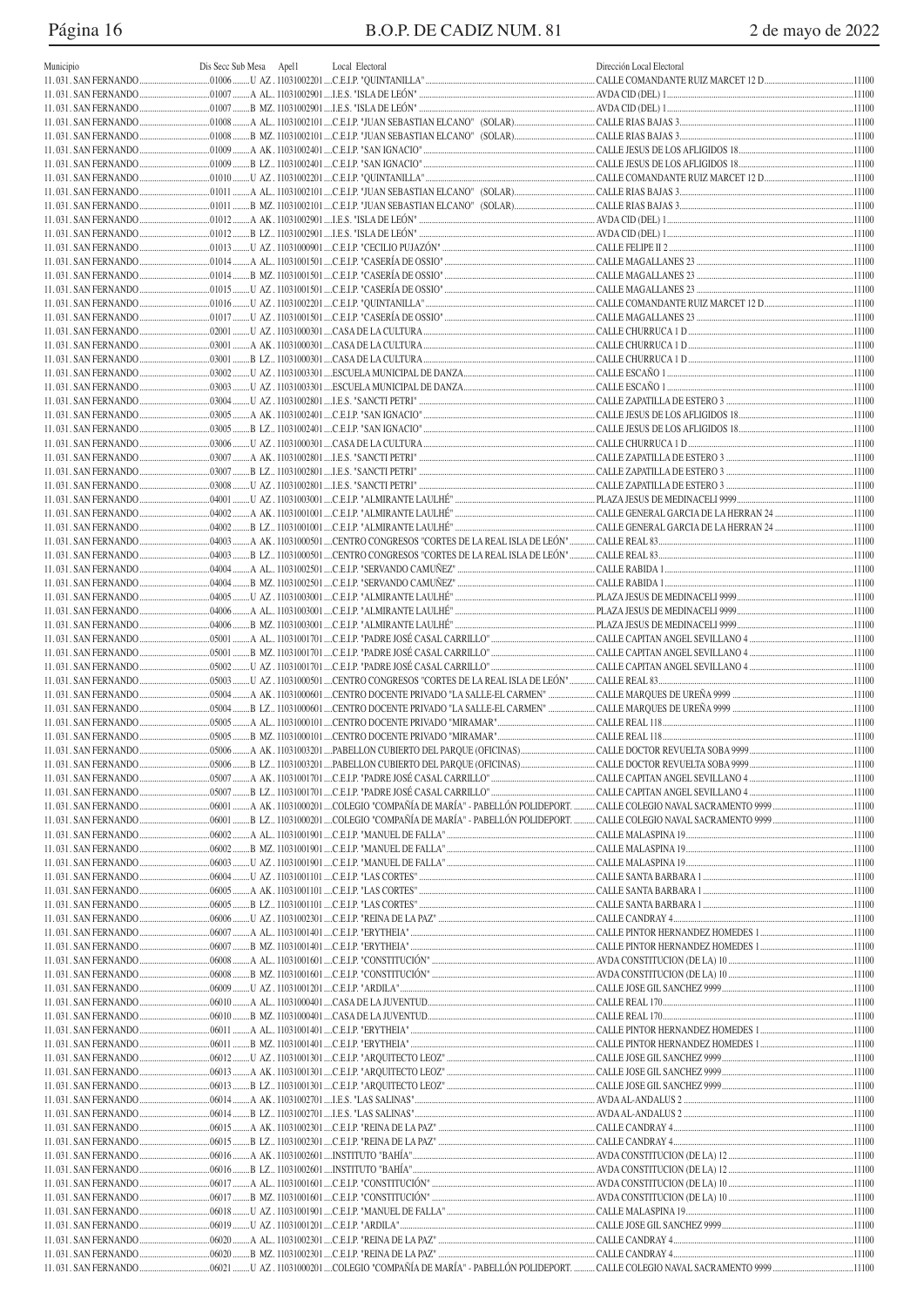| Municipio | Dis Secc Sub Mesa Apel1 | Local Electoral                             | Dirección Local Electoral |        |
|-----------|-------------------------|---------------------------------------------|---------------------------|--------|
|           |                         |                                             |                           |        |
|           |                         |                                             |                           |        |
|           |                         | 06024 A AK.11031002001 C.E.I.P. "CAMPOSOTO" |                           |        |
|           |                         |                                             |                           |        |
|           |                         |                                             |                           |        |
|           |                         |                                             |                           |        |
|           |                         |                                             |                           |        |
|           |                         |                                             |                           |        |
|           |                         |                                             |                           |        |
|           |                         |                                             |                           |        |
|           |                         |                                             |                           |        |
|           |                         |                                             |                           |        |
|           |                         |                                             |                           |        |
|           |                         |                                             |                           |        |
|           |                         |                                             |                           |        |
|           |                         |                                             |                           |        |
|           |                         |                                             |                           |        |
|           |                         |                                             |                           |        |
|           |                         |                                             |                           |        |
|           |                         |                                             |                           |        |
|           |                         |                                             |                           | .11540 |
|           |                         |                                             |                           | .11540 |
|           |                         |                                             |                           |        |
|           |                         |                                             |                           | .11540 |
|           |                         |                                             |                           |        |
|           |                         |                                             |                           | .11540 |
|           |                         |                                             |                           |        |
|           |                         |                                             |                           | .11540 |
|           |                         |                                             |                           |        |
|           |                         |                                             |                           | .11540 |
|           |                         |                                             |                           |        |
|           |                         |                                             |                           | .11540 |
|           |                         |                                             |                           |        |
|           |                         |                                             |                           | .11540 |
|           |                         |                                             |                           |        |
|           |                         |                                             |                           | .11540 |
|           |                         |                                             |                           |        |
|           |                         |                                             |                           |        |
|           |                         |                                             |                           |        |
|           |                         |                                             |                           | .11540 |
|           |                         |                                             |                           |        |
|           |                         |                                             |                           |        |
|           |                         |                                             |                           |        |
|           |                         |                                             |                           |        |
|           |                         |                                             |                           |        |
|           |                         |                                             |                           |        |
|           |                         |                                             |                           |        |
|           |                         |                                             |                           |        |
|           |                         |                                             |                           |        |
|           |                         |                                             |                           |        |
|           |                         |                                             |                           |        |
|           |                         |                                             |                           |        |
|           |                         |                                             |                           |        |
|           |                         |                                             |                           |        |
|           |                         |                                             |                           |        |
|           |                         |                                             |                           |        |
|           |                         |                                             |                           |        |
|           |                         |                                             |                           |        |
|           |                         |                                             |                           |        |
|           |                         |                                             |                           |        |
|           |                         |                                             |                           |        |
|           |                         |                                             |                           |        |
|           |                         |                                             |                           |        |
|           |                         |                                             |                           |        |
|           |                         |                                             |                           |        |
|           |                         |                                             |                           |        |
|           |                         |                                             |                           |        |
|           |                         |                                             |                           |        |
|           |                         |                                             |                           |        |
|           |                         |                                             |                           |        |
|           |                         |                                             |                           |        |
|           |                         |                                             |                           |        |
|           |                         |                                             |                           |        |
|           |                         |                                             |                           |        |
|           |                         |                                             |                           |        |
|           |                         |                                             |                           |        |
|           |                         |                                             |                           |        |
|           |                         |                                             |                           |        |
|           |                         |                                             |                           |        |
|           |                         |                                             |                           |        |
|           |                         |                                             |                           |        |
|           |                         |                                             |                           |        |
|           |                         |                                             |                           |        |
|           |                         |                                             |                           |        |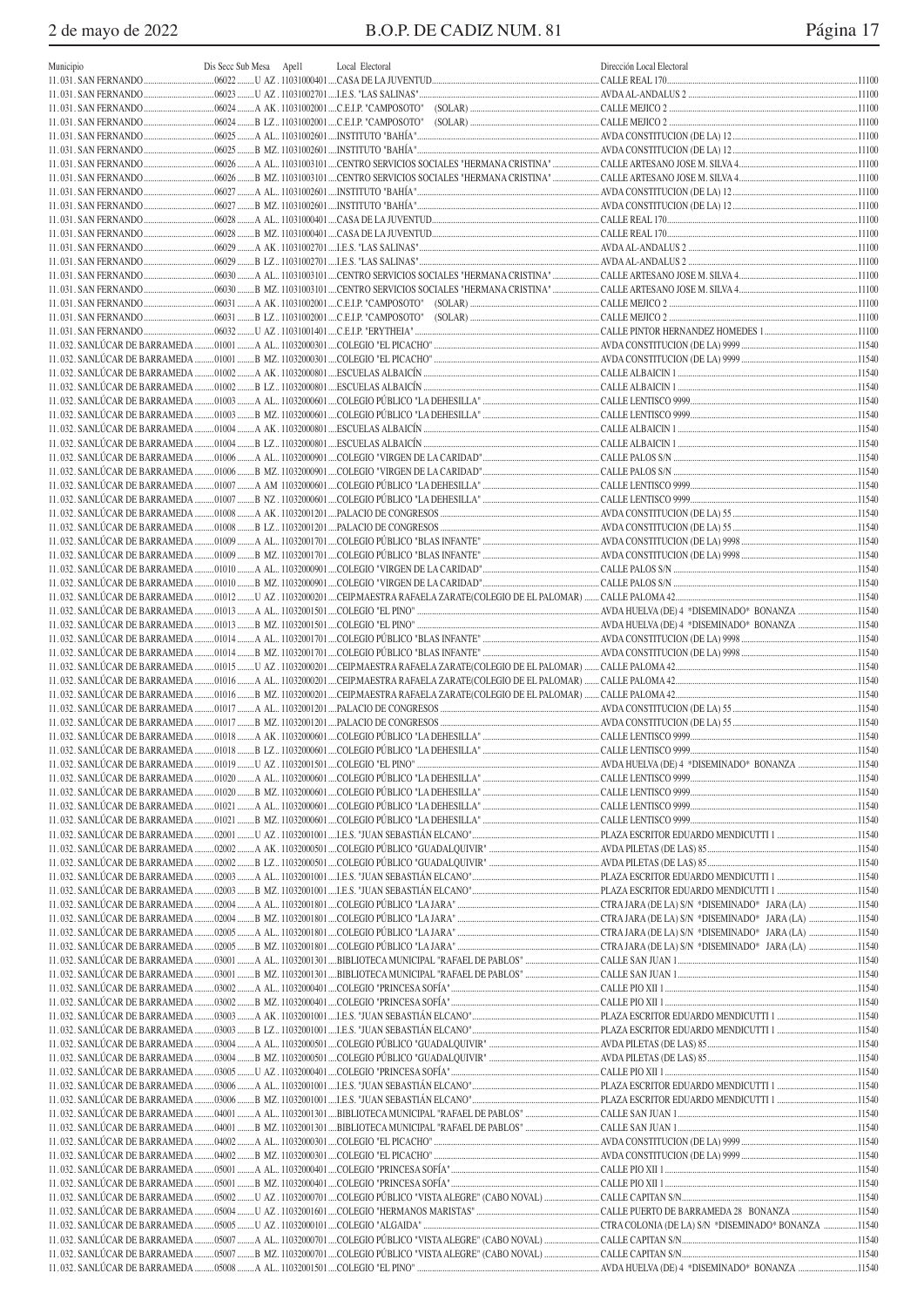# Página 18 B.O.P. DE CADIZ NUM. 81 2 de mayo de 2022

| Municipio | Dis Secc Sub Mesa | Apel1 | Local Electoral | Dirección Local Electoral |  |
|-----------|-------------------|-------|-----------------|---------------------------|--|
|           |                   |       |                 |                           |  |
|           |                   |       |                 |                           |  |
|           |                   |       |                 |                           |  |
|           |                   |       |                 |                           |  |
|           |                   |       |                 |                           |  |
|           |                   |       |                 |                           |  |
|           |                   |       |                 |                           |  |
|           |                   |       |                 |                           |  |
|           |                   |       |                 |                           |  |
|           |                   |       |                 |                           |  |
|           |                   |       |                 |                           |  |
|           |                   |       |                 |                           |  |
|           |                   |       |                 |                           |  |
|           |                   |       |                 |                           |  |
|           |                   |       |                 |                           |  |
|           |                   |       |                 |                           |  |
|           |                   |       |                 |                           |  |
|           |                   |       |                 |                           |  |
|           |                   |       |                 |                           |  |
|           |                   |       |                 |                           |  |
|           |                   |       |                 |                           |  |
|           |                   |       |                 |                           |  |
|           |                   |       |                 |                           |  |
|           |                   |       |                 |                           |  |
|           |                   |       |                 |                           |  |
|           |                   |       |                 |                           |  |
|           |                   |       |                 |                           |  |
|           |                   |       |                 |                           |  |
|           |                   |       |                 |                           |  |
|           |                   |       |                 |                           |  |
|           |                   |       |                 |                           |  |
|           |                   |       |                 |                           |  |
|           |                   |       |                 |                           |  |
|           |                   |       |                 |                           |  |
|           |                   |       |                 |                           |  |
|           |                   |       |                 |                           |  |
|           |                   |       |                 |                           |  |
|           |                   |       |                 |                           |  |
|           |                   |       |                 |                           |  |
|           |                   |       |                 |                           |  |
|           |                   |       |                 |                           |  |
|           |                   |       |                 |                           |  |
|           |                   |       |                 |                           |  |
|           |                   |       |                 |                           |  |
|           |                   |       |                 |                           |  |
|           |                   |       |                 |                           |  |
|           |                   |       |                 |                           |  |
|           |                   |       |                 |                           |  |
|           |                   |       |                 |                           |  |
|           |                   |       |                 |                           |  |
|           |                   |       |                 |                           |  |
|           |                   |       |                 |                           |  |
|           |                   |       |                 |                           |  |
|           |                   |       |                 |                           |  |
|           |                   |       |                 |                           |  |
|           |                   |       |                 |                           |  |
|           |                   |       |                 |                           |  |
|           |                   |       |                 |                           |  |
|           |                   |       |                 |                           |  |
|           |                   |       |                 |                           |  |
|           |                   |       |                 |                           |  |
|           |                   |       |                 |                           |  |
|           |                   |       |                 |                           |  |
|           |                   |       |                 |                           |  |
|           |                   |       |                 |                           |  |
|           |                   |       |                 |                           |  |
|           |                   |       |                 |                           |  |
|           |                   |       |                 |                           |  |
|           |                   |       |                 |                           |  |
|           |                   |       |                 |                           |  |
|           |                   |       |                 |                           |  |
|           |                   |       |                 |                           |  |
|           |                   |       |                 |                           |  |
|           |                   |       |                 |                           |  |
|           |                   |       |                 |                           |  |
|           |                   |       |                 |                           |  |
|           |                   |       |                 |                           |  |
|           |                   |       |                 |                           |  |
|           |                   |       |                 |                           |  |
|           |                   |       |                 |                           |  |
|           |                   |       |                 |                           |  |
|           |                   |       |                 |                           |  |
|           |                   |       |                 |                           |  |
|           |                   |       |                 |                           |  |
|           |                   |       |                 |                           |  |
|           |                   |       |                 |                           |  |
|           |                   |       |                 |                           |  |
|           |                   |       |                 |                           |  |
|           |                   |       |                 |                           |  |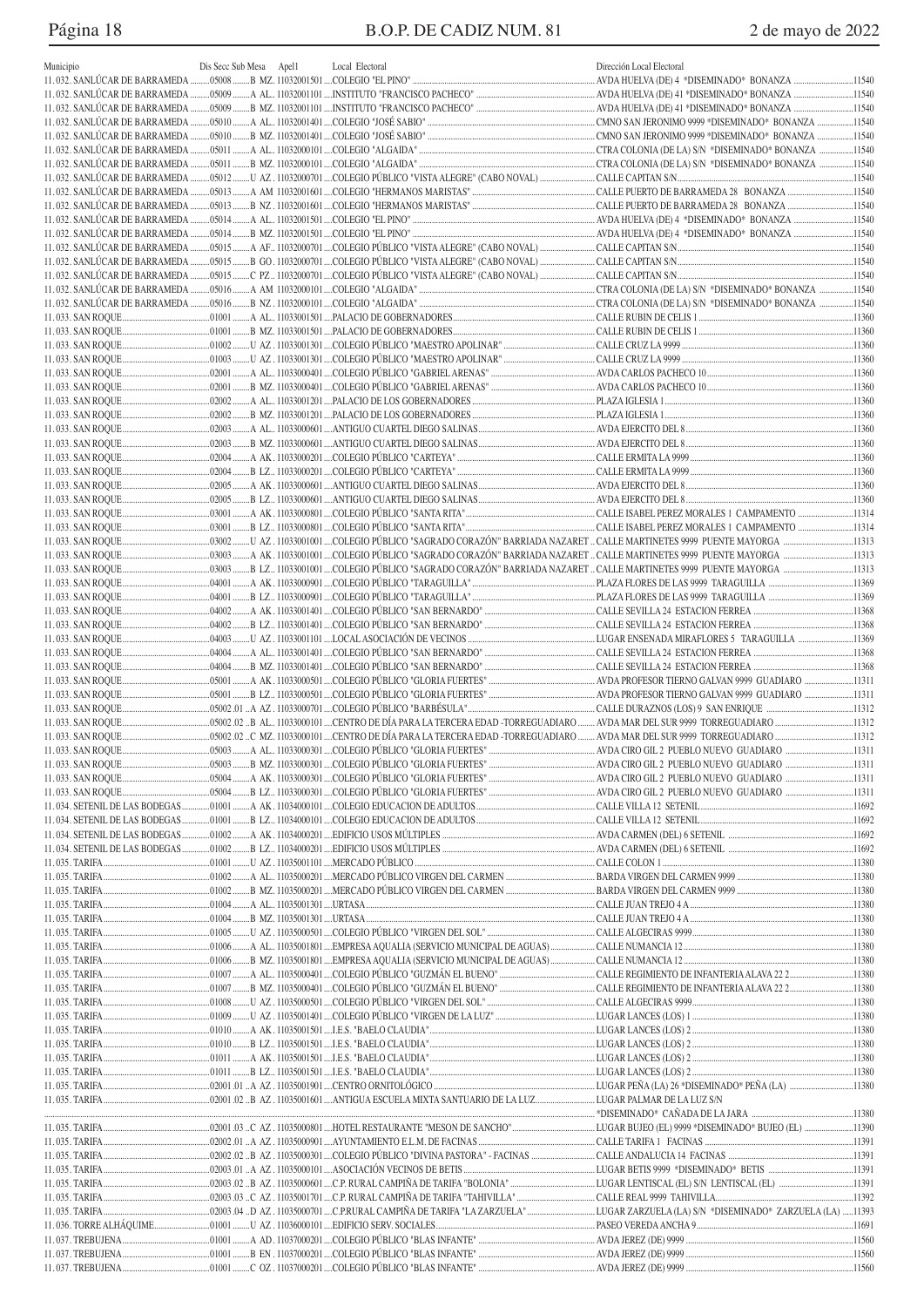|                              | Dis Secc Sub Mesa Apell |                                                                                                                           |                           |  |
|------------------------------|-------------------------|---------------------------------------------------------------------------------------------------------------------------|---------------------------|--|
| Municipio                    |                         | Local Electoral                                                                                                           | Dirección Local Electoral |  |
|                              |                         |                                                                                                                           |                           |  |
|                              |                         |                                                                                                                           |                           |  |
|                              |                         | …01002 …….C PZ…11037000301 …SALÓN DE SESIONES DEL AYUNTAMIENTO ………………………………………PLAZA ESPAÑA 1 ……………………………………………………………11560 |                           |  |
|                              |                         |                                                                                                                           |                           |  |
|                              |                         |                                                                                                                           |                           |  |
|                              |                         |                                                                                                                           |                           |  |
|                              |                         |                                                                                                                           |                           |  |
|                              |                         |                                                                                                                           |                           |  |
|                              |                         |                                                                                                                           |                           |  |
|                              |                         |                                                                                                                           |                           |  |
|                              |                         |                                                                                                                           |                           |  |
|                              |                         |                                                                                                                           |                           |  |
|                              |                         |                                                                                                                           |                           |  |
|                              |                         |                                                                                                                           |                           |  |
|                              |                         |                                                                                                                           |                           |  |
|                              |                         |                                                                                                                           |                           |  |
|                              |                         |                                                                                                                           |                           |  |
|                              |                         |                                                                                                                           |                           |  |
|                              |                         |                                                                                                                           |                           |  |
|                              |                         |                                                                                                                           |                           |  |
|                              |                         |                                                                                                                           |                           |  |
|                              |                         |                                                                                                                           |                           |  |
|                              |                         |                                                                                                                           |                           |  |
|                              |                         |                                                                                                                           |                           |  |
|                              |                         |                                                                                                                           |                           |  |
|                              |                         |                                                                                                                           |                           |  |
|                              |                         |                                                                                                                           |                           |  |
|                              |                         |                                                                                                                           |                           |  |
|                              |                         |                                                                                                                           |                           |  |
|                              |                         |                                                                                                                           |                           |  |
|                              |                         |                                                                                                                           |                           |  |
|                              |                         |                                                                                                                           |                           |  |
|                              |                         |                                                                                                                           |                           |  |
| 11.039. VEJER DE LA FRONTERA |                         |                                                                                                                           |                           |  |
| 11.039. VEJER DE LA FRONTERA |                         |                                                                                                                           |                           |  |
| 11.039. VEJER DE LA FRONTERA |                         |                                                                                                                           |                           |  |
|                              |                         |                                                                                                                           |                           |  |
| 11.039. VEJER DE LA FRONTERA |                         |                                                                                                                           |                           |  |
| 11.039. VEJER DE LA FRONTERA |                         |                                                                                                                           |                           |  |
| 11.039. VEJER DE LA FRONTERA |                         |                                                                                                                           |                           |  |
|                              |                         |                                                                                                                           |                           |  |
|                              |                         |                                                                                                                           |                           |  |
|                              |                         |                                                                                                                           |                           |  |
|                              |                         |                                                                                                                           |                           |  |
|                              |                         |                                                                                                                           |                           |  |
|                              |                         |                                                                                                                           |                           |  |
|                              |                         |                                                                                                                           |                           |  |
| 11.039. VEJER DE LA FRONTERA |                         |                                                                                                                           |                           |  |
| 11.039. VEJER DE LA FRONTERA |                         |                                                                                                                           |                           |  |
|                              |                         |                                                                                                                           |                           |  |
|                              |                         |                                                                                                                           |                           |  |
|                              |                         |                                                                                                                           |                           |  |
|                              |                         |                                                                                                                           |                           |  |
|                              |                         |                                                                                                                           |                           |  |
|                              |                         |                                                                                                                           |                           |  |
|                              |                         |                                                                                                                           |                           |  |
|                              |                         |                                                                                                                           |                           |  |
|                              |                         |                                                                                                                           |                           |  |
|                              |                         |                                                                                                                           |                           |  |
|                              |                         |                                                                                                                           |                           |  |
| 11.041. VILLAMARTÍN          |                         |                                                                                                                           |                           |  |
| 11.041. VILLAMARTÍN          |                         |                                                                                                                           |                           |  |
|                              |                         |                                                                                                                           |                           |  |
|                              |                         |                                                                                                                           |                           |  |
|                              |                         |                                                                                                                           |                           |  |
| 11.041. VILLAMARTÍN          |                         |                                                                                                                           |                           |  |
| 11.041. VILLAMARTÍN          |                         |                                                                                                                           |                           |  |
|                              |                         |                                                                                                                           |                           |  |
|                              |                         |                                                                                                                           |                           |  |
|                              |                         |                                                                                                                           |                           |  |
|                              |                         |                                                                                                                           |                           |  |
|                              |                         |                                                                                                                           |                           |  |
|                              |                         |                                                                                                                           |                           |  |
|                              |                         |                                                                                                                           |                           |  |
|                              |                         |                                                                                                                           |                           |  |
| 11.901. BENALUP-CASAS VIEJAS |                         |                                                                                                                           |                           |  |
| 11.901. BENALUP-CASAS VIEJAS |                         |                                                                                                                           |                           |  |
| 11.901. BENALUP-CASAS VIEJAS |                         |                                                                                                                           |                           |  |
| 11.902. SAN JOSÉ DEL VALLE   |                         |                                                                                                                           |                           |  |
| 11.902. SAN JOSÉ DEL VALLE   |                         |                                                                                                                           |                           |  |
| 11.902. SAN JOSÉ DEL VALLE   |                         |                                                                                                                           |                           |  |
| 11.902. SAN JOSÉ DEL VALLE   |                         |                                                                                                                           |                           |  |
|                              |                         |                                                                                                                           |                           |  |
|                              |                         |                                                                                                                           |                           |  |
|                              |                         |                                                                                                                           |                           |  |
|                              |                         |                                                                                                                           |                           |  |
|                              |                         |                                                                                                                           |                           |  |
|                              |                         |                                                                                                                           |                           |  |